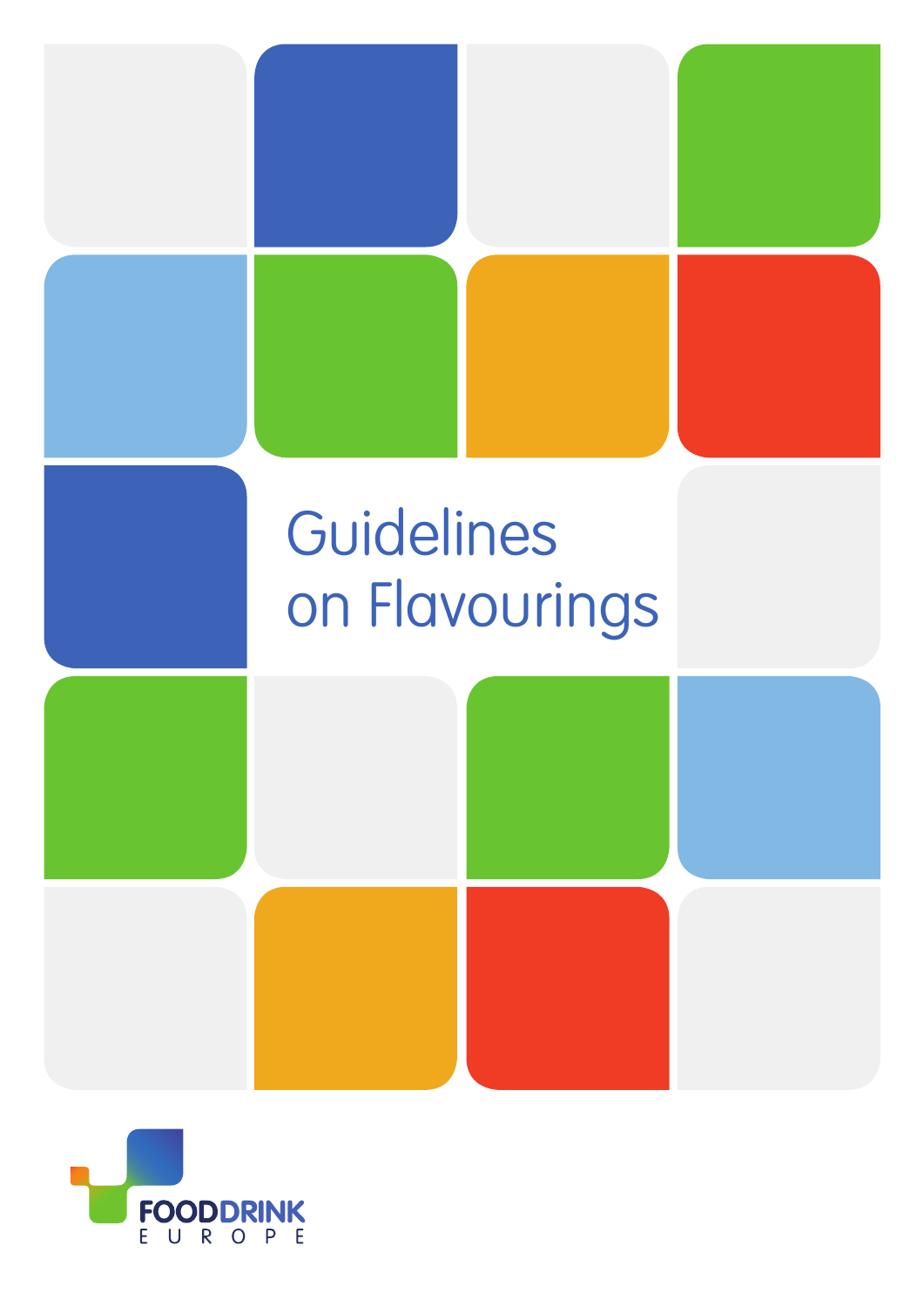## **Table of Contents**

|                         | <b>EXECUTIVE SUMMARY</b>                                                                                             | ı                                |
|-------------------------|----------------------------------------------------------------------------------------------------------------------|----------------------------------|
|                         | <b>SCOPE AND DEFINITIONS</b>                                                                                         | $\overline{2}$                   |
| 1.1                     | Scope: Article 2                                                                                                     | $\overline{2}$                   |
| 1.2                     | <b>Definitions: Article 3</b>                                                                                        | $\overline{2}$                   |
|                         | a) Flavourings                                                                                                       | $\overline{2}$                   |
|                         | b) Food Ingredients with flavouring properties<br>c) Source materials                                                | $\overline{5}$<br>$\overline{5}$ |
| 1.3                     | Flavourings with Modifying Properties                                                                                | $\overline{6}$                   |
|                         |                                                                                                                      |                                  |
| 2 <sup>1</sup>          | TIMESCALE FOR IMPLEMENTATION OF THE UNION LIST                                                                       | $\overline{\mathbf{z}}$          |
| 2.1                     | Timeline for the Implementing Regulation 872/2012                                                                    |                                  |
|                         | adopting the List of Flavouring Substances<br>Part A of Annex I referred to in Regulation 1334/2008)                 | $\overline{7}$                   |
| 2.2                     | Timeline for Regulation 873/2012 on transitional measures                                                            |                                  |
|                         | for Annex I Parts B-F of the Union List referred to in Regulation                                                    |                                  |
|                         | 1334/2008                                                                                                            | 8                                |
|                         |                                                                                                                      |                                  |
| $\mathbf{3}$            | <b>SALES DESCRIPTION FOR FLAVOURINGS</b>                                                                             | 9                                |
| 3.1                     | <b>General labelling</b>                                                                                             | 9                                |
| 3.2                     | Provisions for the use of the term natural                                                                           | 9                                |
|                         | 3.2.1 Use of the term "natural": Art. 16 (2)                                                                         | 9                                |
|                         | 3.2.2 "Natural flavouring substance(s)": Art. 16 (3)                                                                 | 10                               |
|                         | 3.2.3 "Natural X flavouring": Art. 16 (4)                                                                            | 10                               |
|                         | 3.2.4 "Natural X flavouring with other natural flavourings": Art. 16 (5)<br>3.2.5 "Natural flavouring": Art. 16 (6)  | 12<br>13                         |
|                         |                                                                                                                      |                                  |
| $\overline{4}$          | <b>LABELLING OF FLAVOURINGS IN THE INGREDIENTS LIST</b>                                                              |                                  |
|                         | OF FLAVOURED FOOD AND BEVERAGES                                                                                      | 14                               |
| 4.1                     | Introduction                                                                                                         | 14                               |
| 4.2                     | Examples how to use B2B information to determine possible                                                            |                                  |
|                         | designations in the B2C labelling                                                                                    | 17                               |
| 5 <sup>1</sup>          | <b>UNDESIRABLE SUBSTANCES LISTED IN ANNEX III ARTICLE 6</b>                                                          | 19                               |
| 5.1                     | Substances which may not be added as such to foods                                                                   | 19                               |
| 5.2                     | The "major contributors approach"                                                                                    | 19                               |
| 5.3                     | Special cases: Annex III B - note at bottom of page (*)                                                              | 20                               |
|                         |                                                                                                                      |                                  |
| $\mathbf{6}$            | <b>COMMUNICATION OF DATA AND MONITORING OF INTAKE</b>                                                                | 21                               |
| 6.1                     | Information to be communicated by food business operators: Art. 19<br>Intake and reports from Member States: Art. 20 | 21<br>22                         |
| 6.2                     |                                                                                                                      |                                  |
| $\overline{\mathbf{z}}$ | <b>ORGANOLEPTIC CONTROLS</b>                                                                                         | 23                               |
|                         |                                                                                                                      |                                  |
| $\bf{8}$                | UNION LIST OF FLAVOURING SUBSTANCES AND SOURCES                                                                      |                                  |
|                         | MATERIALS ANNEX I TO THE EU REGULATION 1334/2008                                                                     | 24                               |
|                         | <b>ANNEX I - EFFA GUIDANCE DOCUMENT ON FLAVOURINGS</b>                                                               |                                  |
|                         | WITH MODIFYING PROPERTIES (FMP)                                                                                      | 25                               |
|                         | ANNEX II - TIMESCALE FOR THE APPLICATION OF REGULATION (EC) NO 1334/2008                                             | 25                               |
| II.1                    | Entry into force and date of application of the Regulation: Art. 30                                                  | 25                               |
| II.2                    | End of marketing of non-complying foods and flavourings: Art. 30                                                     | 26                               |
|                         | a) Labelling compliance                                                                                              | 26                               |
|                         | b) Compositional flavouring compliance to Annexes III to V                                                           | 26                               |
| II.3                    | Community list of flavourings and source materials: Arts. 8 to 13                                                    | 26                               |
| II.4                    | Situation at Member State Level                                                                                      | 27                               |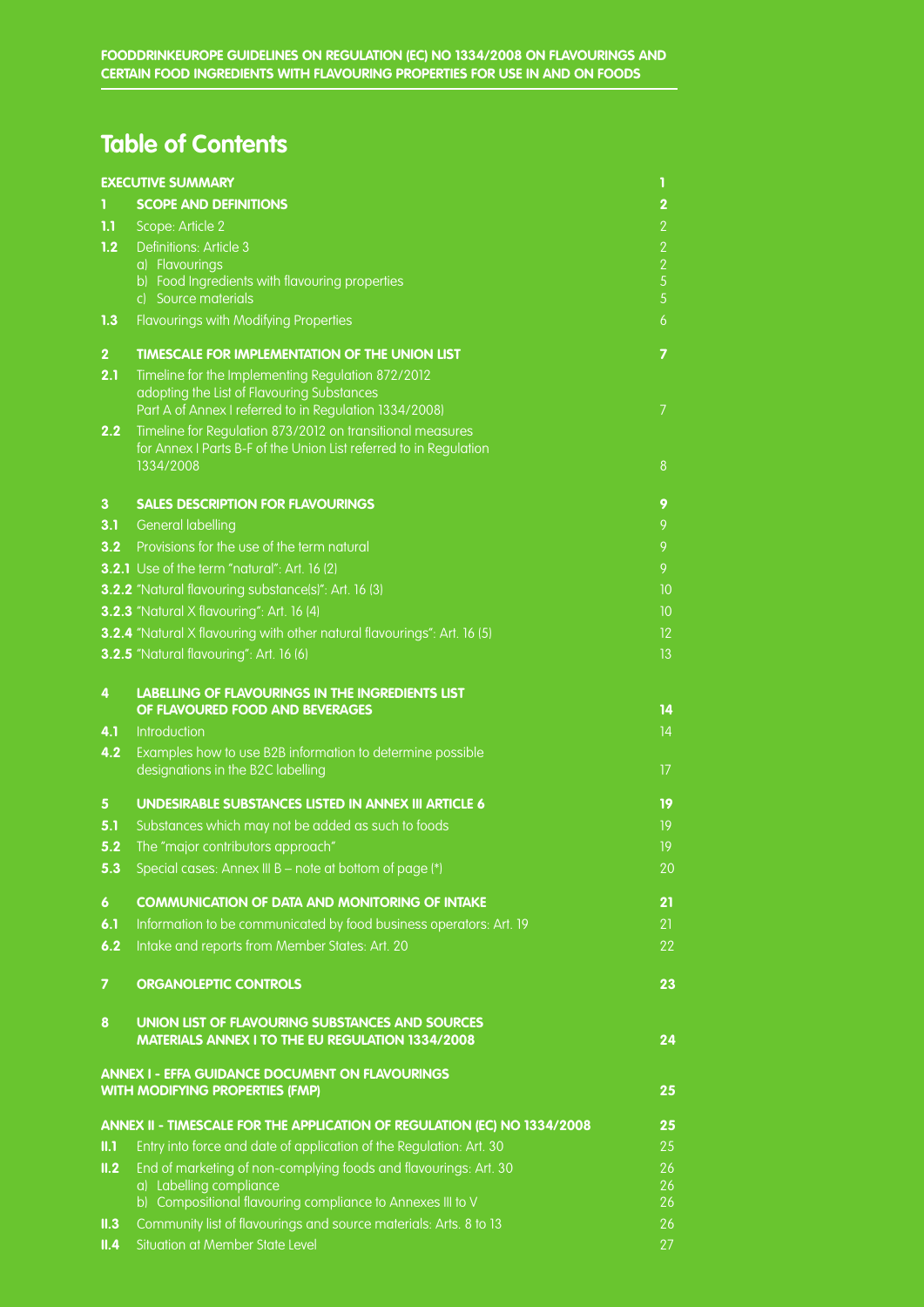<span id="page-2-0"></span>

## **Executive Summary**

The present Industry Guidelines on the "Regulation (EC) No 1334/2008 on flavourings and certain food ingredients with flavouring properties for use in and on foods" are intended to provide a common understanding of the major issues to be taken into account by food business operators, flavourings producers and other stakeholders.

The Guidelines are divided into different Chapters and Annexes. They include the original text as provided in the Regulation (in coloured text boxes), interpretations and industry's common understanding as well as some illustrative examples to highlight specific cases. Several statements and positions follow consultation with the Commission Services and, where applicable and available, their interpretation is included.

**Chapter 1**, "Scope and definitions", provides a brief overview on the scope and definitions provided in the Regulation, including some illustrative examples.

**Chapter 2**, "Timescale for implementation of the Union List", consists of a summary diagram on the timescale for implementation, where additional information and national specific issues are provided in Annex I.

**Chapter 3**, "Sales description for flavourings", including the use of the term "natural" and its possible designations are highlighted.

**Chapter 4**, "Labelling of flavourings in the ingredients list of flavoured food and beverages", examines the possibilities for labelling flavourings in the ingredients list of flavoured products. Different cases and examples are included.

Undesirable substances as listed in the Regulation in Annex III Article 6 are provided in **Chapter 5**.

**Chapter 6 and 7** are devoted to the communication of data and monitoring of intake and organoleptic controls, respectively.

**Chapter 8** refers to the Union List of flavouring substances and sources materials in Annex I of the Regulation (EC) No 1334/2008.

**Annex I**: Guidance on the use of Flavourings with modifying properties.

**Annex II**: Timescale for the application of Regulation (EC) No 1334/2008.

#### Disclaimer:

These Guidelines were developed by FoodDrinkEurope members. They are intended to provide a common understanding on the major issues to be taken into account. The statements and interpretations provided in these Guidelines aim at reflecting a European-wide point of view and should not prejudice national interpretations. Ultimately, however, it is a matter for each company to determine the appropriate interpretation.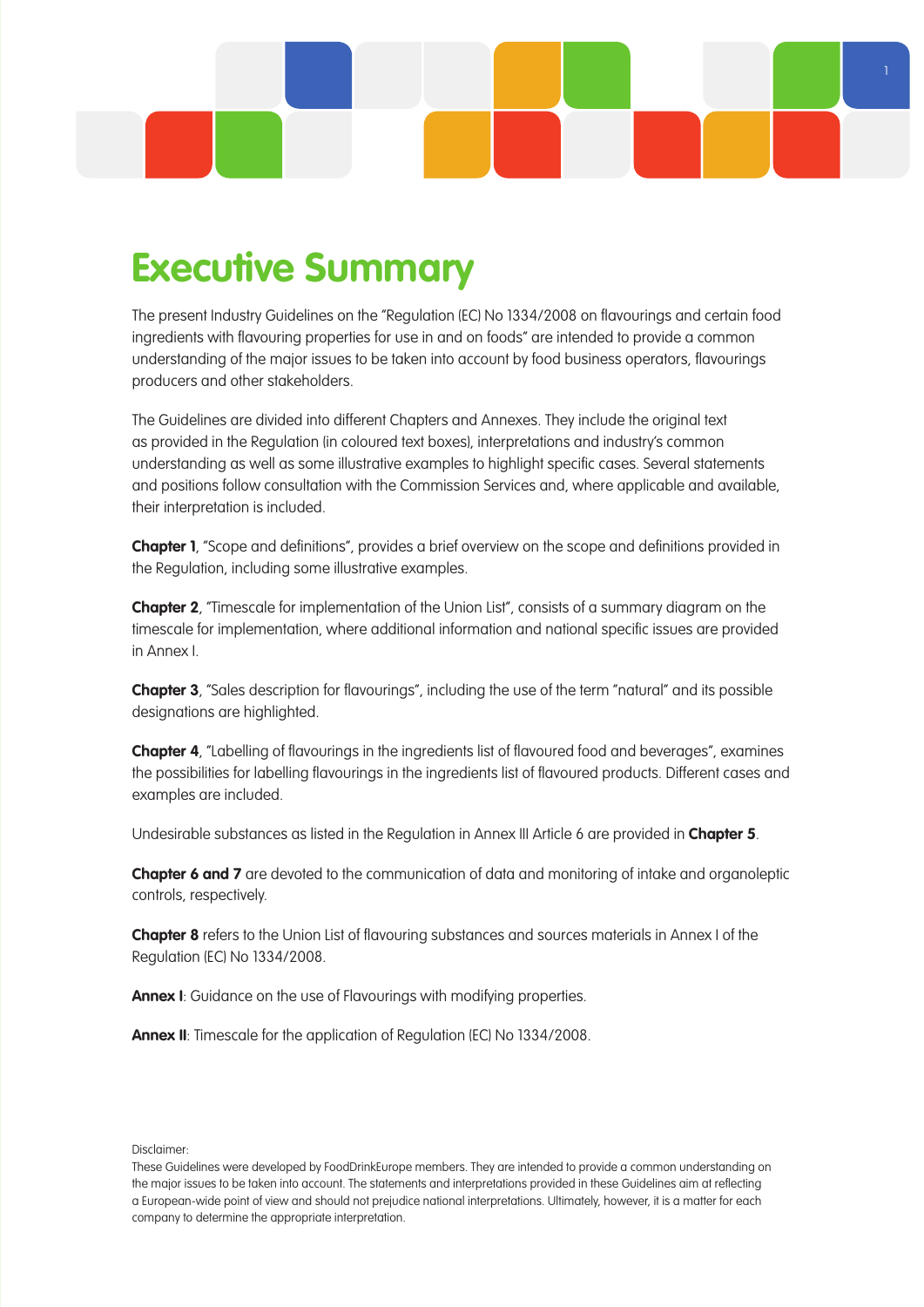## <span id="page-3-0"></span>**1 Scope and definitions**

## **1.1 Scope: Article 2**

## **The Regulation applies to:**

- **A** Flavourings used or intended to be used in or on foods and to source materials for flavourings
- **B** Food ingredients with flavouring properties and to source materials for these ingredients
- **C** Foods containing flavourings and/or food ingredients with flavouring properties

## **The Regulation does not cover:**

- **A** Substances which have an exclusively sweet, sour or salt taste, such as sugar, salt or citric acid
- **B** Raw foods
- **C** Non-compound foods and mixtures such as, but not exclusively, fresh, dried or frozen spices and/ or herbs, mixtures of tea and mixtures for infusion as such, as long as they have not been used as food ingredients

## **1.2 Definitions: Article 3**

## **a) Flavourings**

#### **Article 3 (2) (a) – "Flavourings" shall mean products:**

- **(i)** not intended to be consumed as such, which are added to food in order to impart or modify odour and/or taste.
- **(ii)** made or consisting of the following categories: flavouring substances, flavouring preparations, thermal process flavourings, smoke flavourings, flavour precursors or other flavourings or mixtures thereof.

Each of the categories described below is a "flavouring". The term flavouring can apply to a product consisting of only one of these categories or a mixture of several of the categories and/or food additives and/or other food ingredients incorporated for technical purposes.

#### **Flavouring substances**

**Article 3 (2) (b) – "Flavouring substance"** shall mean a defined chemical substance with flavouring properties.

#### **Example:**

• Flavouring substance: menthol, ethyl butyrate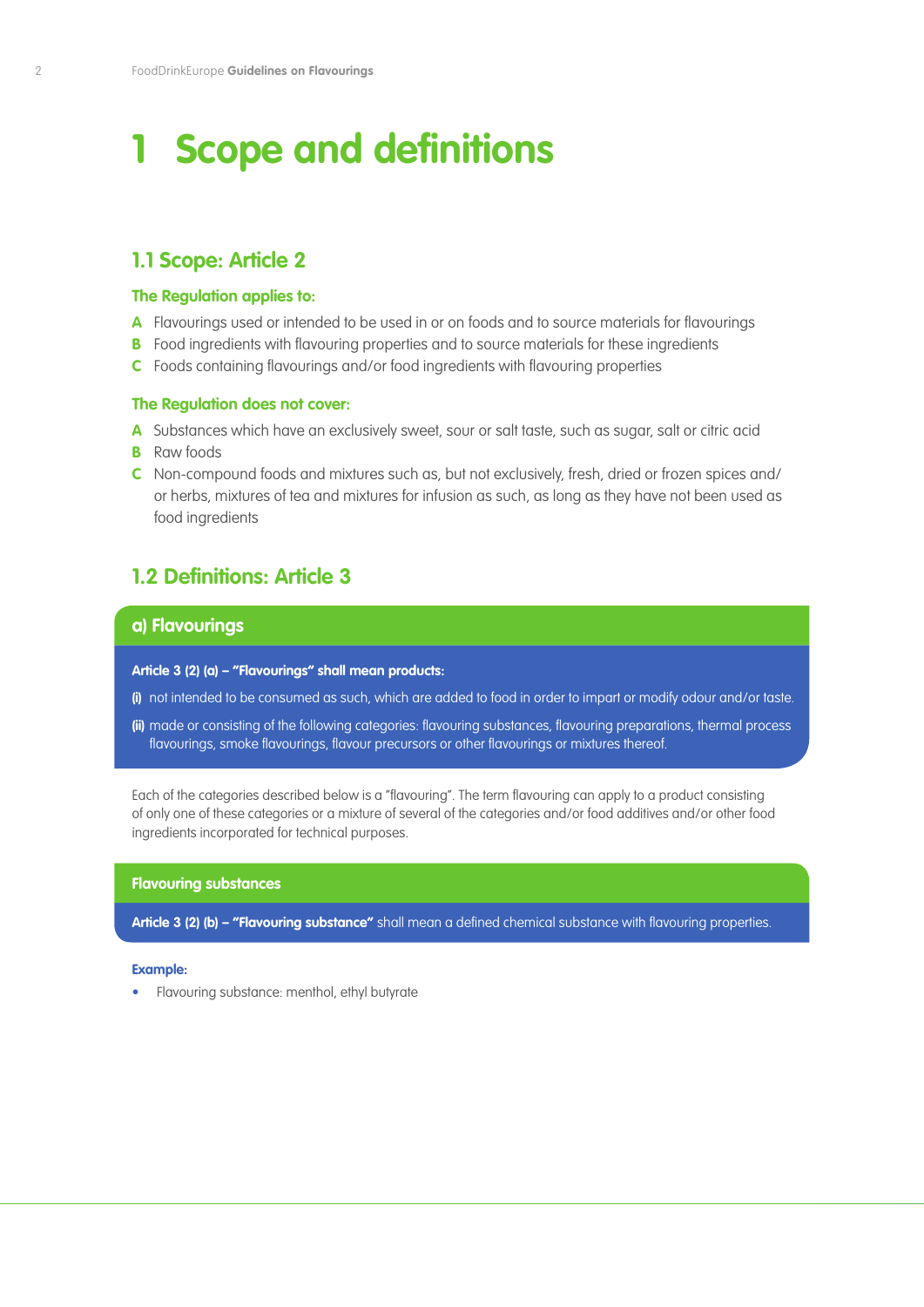#### **Natural flavouring substances**

Article 3 (2) (c) - "Natural flavouring substance" shall mean a flavouring substance obtained by appropriate physical, enzymatic or microbiological processes from material of vegetable, animal or microbiological origin either in the raw state or after processing for human consumption by one or more of the traditional food preparation processes listed in Annex II. Natural flavouring substances correspond to substances that are naturally present and have been identified in nature.

#### **Example:**

• Natural flavouring substance: menthol obtained by fractionated distillation from mint oil. Limonene obtained by steam distillation from oranges

#### **Flavouring preparations**

**Article 3 (2) (e) – "Flavouring preparation"** shall mean a product, other than a flavouring substance, obtained from:

- **(i)** food by appropriate physical, enzymatic or microbiological processes either in the raw state of the material or after processing for human consumption by one or more of the traditional food preparation processes listed in Annex II; and/or
- **(ii)** material of vegetable, animal or microbiological origin, other than food, by appropriate physical, enzymatic or microbiological processes, the material being taken as such or prepared by one or more of the traditional food preparation processes listed in Annex II.

#### **Examples:**

- A mint extract is a flavouring preparation, whereas menthol is a flavouring substance
- A vanilla extract is a flavouring preparation, whereas vanillin is a flavouring substance
- Orange oil or black pepper oleoresin are flavouring preparations

## **Thermal process flavourings**

**Article 3 (2) (d) "Thermal process flavouring"** shall mean a product obtained after heat treatment from a mixture of ingredients not necessarily having flavouring properties themselves, of which at least one contains nitrogen (amino) and another is a reducing sugar; the ingredients for the production of thermal process flavourings may be:

**(i)** food; and/or

**(ii)** source material other than food.

## **Smoke flavourings**

**Article 3 (2) (f) – "Smoke flavouring"** shall mean a product obtained by fractionation and purification of a condensed smoke yielding primary smoke condensates, primary tar fractions and/or derived smoke flavourings as defined in points (1), (2) and (4) of Article 3 of Regulation (EC) No 2065/2003.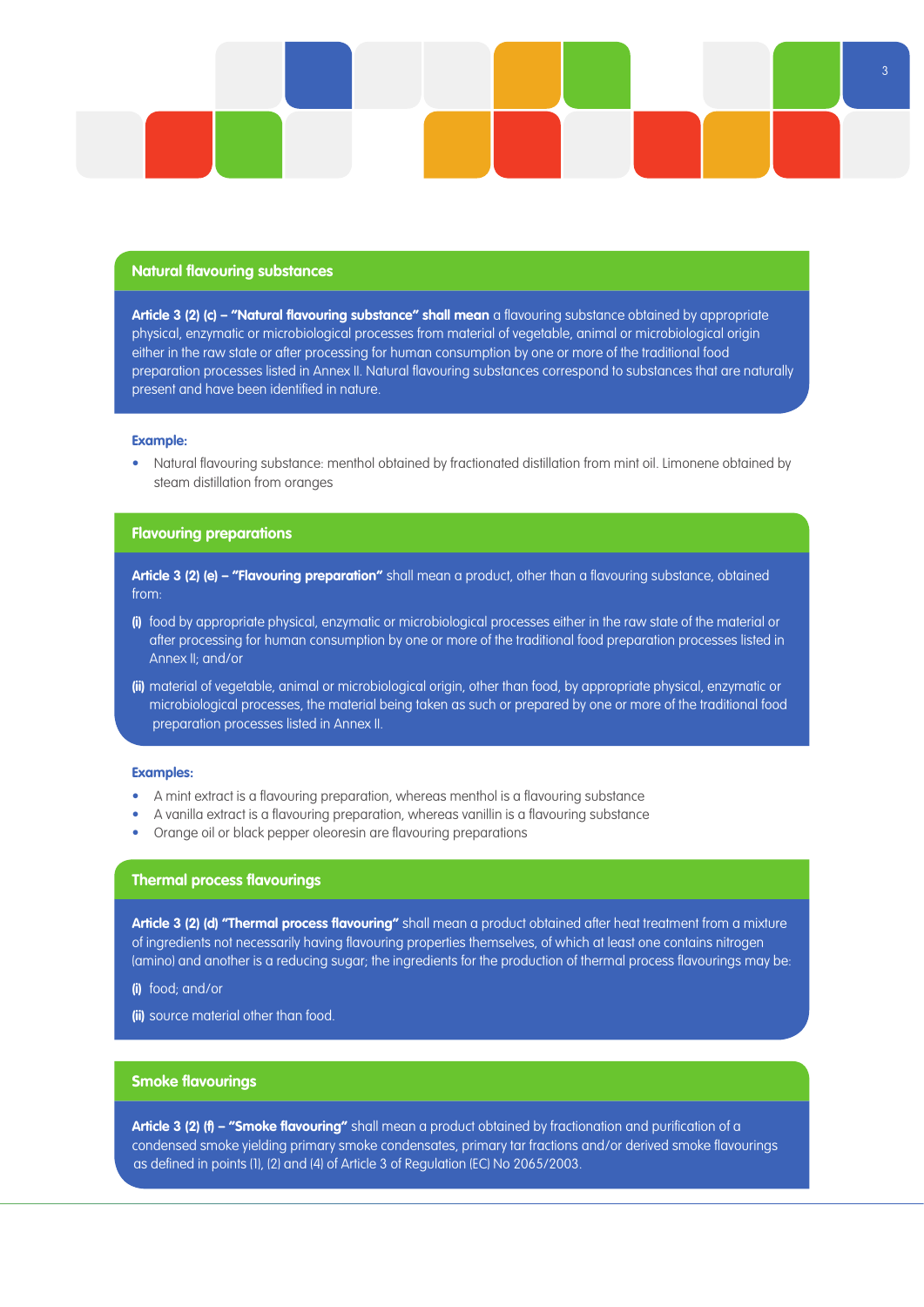#### **Flavour precursors**

**Article 3 (2) (g) – "flavour precursor"** shall mean a product, not necessarily having flavouring properties itself, intentionally added to food for the sole purpose of producing flavour by breaking down or reacting with other components during food processing; it may be obtained from:

### **(i)** food; and/or

**(ii)** source material other than food.



## **Examples of starting materials:**

• Carbohydrates, oligopeptides and amino acids

## **Industry's understanding**

The term "food processing" includes any action that substantially alters the initial products, and includes processes such heating, smoking, curing, maturing, drying, marinating, extraction, extrusion (and others) or a combination of such processes. "Food Processing" can be carried out by food business operators as well as by final consumers when preparing food for consumption.

### **Other flavourings**

**Article 3 (2) (h) – "Other flavouring" shall mean** a flavouring added or intended to be added to food in order to impart odour and/or taste and which does not fall under definitions given in b) to g).

#### **Example:**

• Rum ether is a "complex Flavour mixture" falling under "Other flavourings" it is produced by reaction of different components and cannot be considered as a "Flavouring preparation"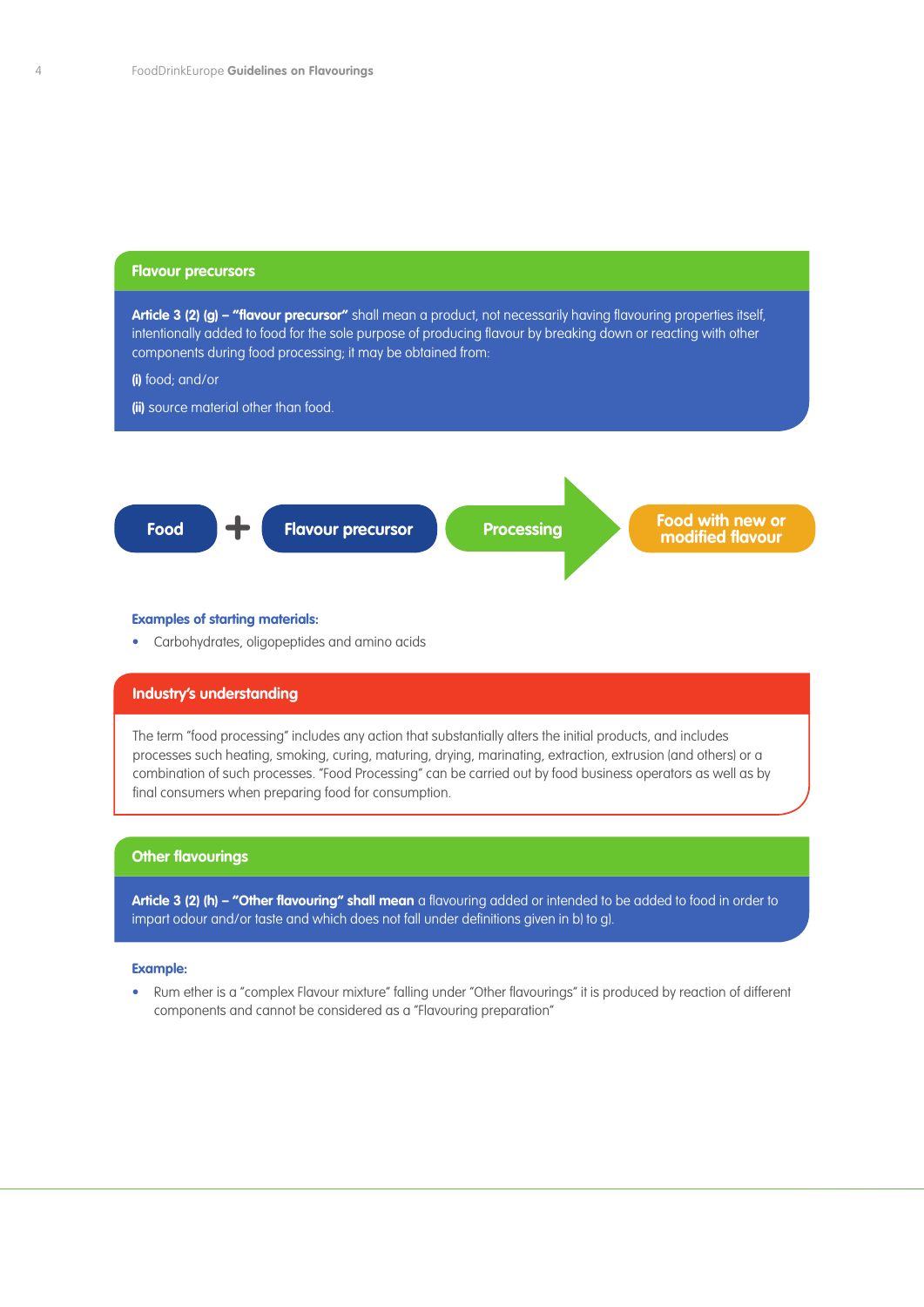## <span id="page-6-0"></span>**b) Food Ingredients with flavouring properties**

**Article 3 (2) (i) – "Food ingredient with flavouring properties"** shall mean a food ingredient other than flavourings which may be added to food for the main purpose of adding flavour to it or modifying its flavour and which contributes significantly to the presence in food of certain naturally occurring undesirable substances.

#### **Example:**

• Cinnamon (contains coumarin) in bakery wares

## **c) Source materials**

**Article 3 (2) (j) – "Source material"** shall mean material of vegetable, animal, microbiological or mineral origin from which flavourings or food ingredients with flavouring properties are produced; it may be:

**(i)** food; or

**(ii)** source material other than food.

#### **Examples:**

- **Unprocessed** foods: Fruits, Vegetables, Mushrooms, Meat, Fish, Rose petals, Spices, Aromatic plants
- **Processed** foods: Black soya beans (fermentation/ torrefaction), Cheese (enzymatic action), Green coffee (torrefaction)

## **Industry's understanding**

According to Regulation 178/2002/EC', food is considered as any substance or product, whether processed, partially processed or unprocessed, intended to be, or reasonably expected to be ingested by humans. Materials of vegetable, animal, microbiological and mineral origin for which it can sufficiently be demonstrated that they have been used for the production of flavourings are also considered to be food in this context<sup>2</sup>. This is considered to take account of materials used anywhere worldwide<sup>3</sup> for these purposes prior to the application date of the Regulation. Any other material will be considered as non-food and will have to be evaluated when used as a source material for flavouring preparations, thermal process flavourings or flavour precursors in accordance with the Regulation.

Annex IV of the Regulation provides a list of source materials to which restrictions of use apply:

- Part A lists source materials<sup>4</sup> not to be used for the production of flavourings and/or food ingredients with flavouring properties
- Part B provides conditions of use for some other source materials<sup>5</sup>

- 3 No restriction is made in the Regulation limiting this only to the European Union.
- 4 Tetraploid form of Acorus calamus L.

<sup>1</sup> See Article 2 of Regulation (EC) No 178/2002 ("General Food Law") OJ L 31, 1.2.2002, p. 1.

<sup>2</sup> See Article 3.3 of the Regulation. Please also refer to Recital (16) of the Regulation.

<sup>5</sup> Quassia amara L. and Picrasma excelsa (Sw), Laricifomes officinales (Vill.: Fr) Kotl. et Pouz or Fomes officinalis, Hypericum perforatum L., Teucrium chamaedrys L.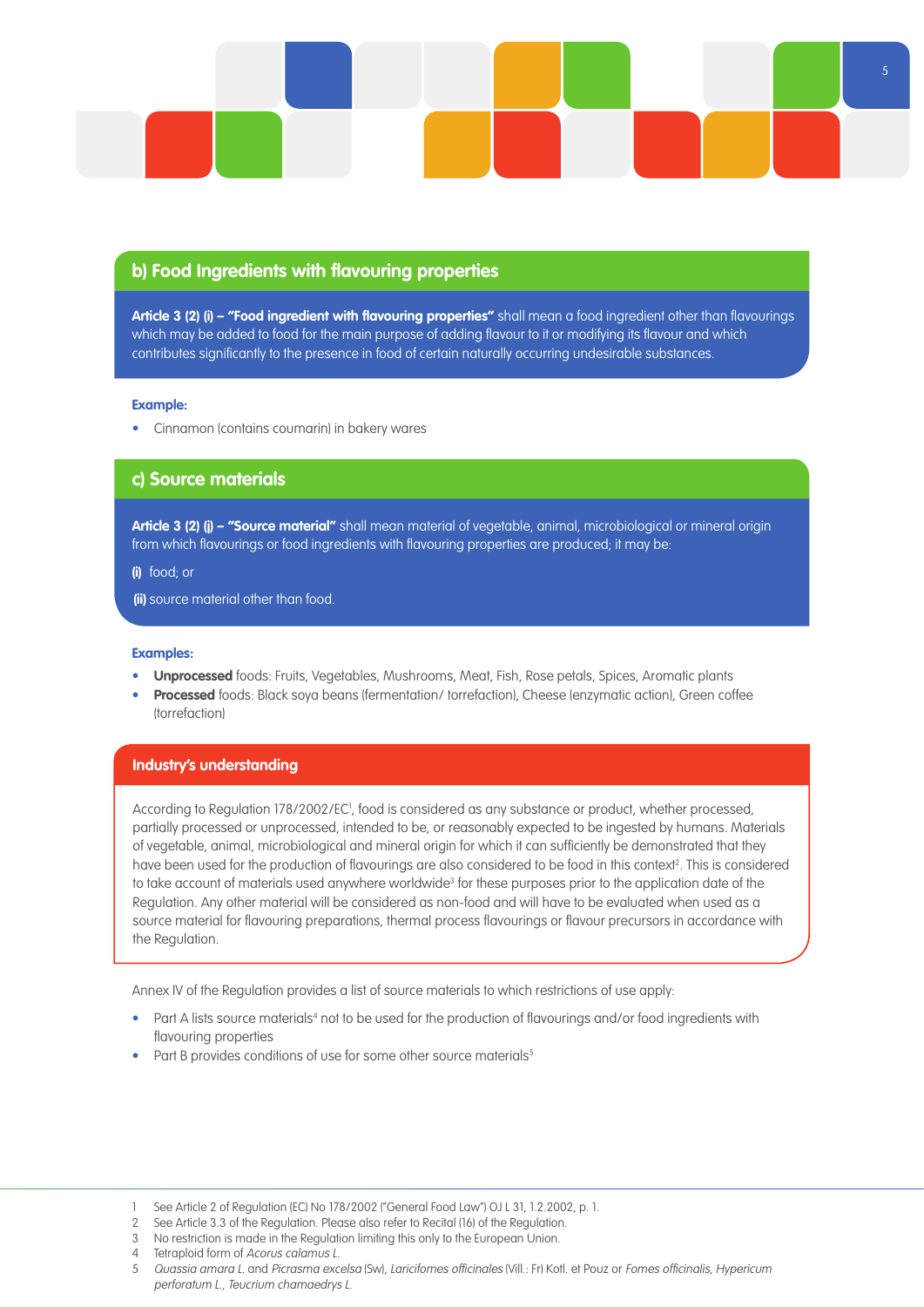## <span id="page-7-0"></span>**1.3 Flavourings with Modifying Properties**

The current definition specifies that a flavouring is a product that imparts or modifies odour and/or taste. The Commission published Guidance notes on the classification of a flavouring substance with modifying properties and a flavour enhancer<sup>6</sup> which helps the notifier of the substance to classify its product as a flavouring or as an additive and consequently to gather the correct information for the evaluation which has to be carried out by EFSA.

The European Flavour Association (EFFA) produced a Guidance document on Flavourings with Modifying Properties (FMPs), which covers both the use of flavouring substances with modifying properties and flavouring preparations with modifying properties. The objective is to provide supplementary guidance to the flavouring industry and to the food industry on how to establish the appropriate use of flavourings with modifying properties. This document includes the following topics:

- Preliminary remarks
- Supplemental guiding elements
- Definitions and Terminology
- Determination of the functional effects
- Maximum advised use levels

and provides relevant information on how to perform sensory profiling. All the related documents are available in Annex I.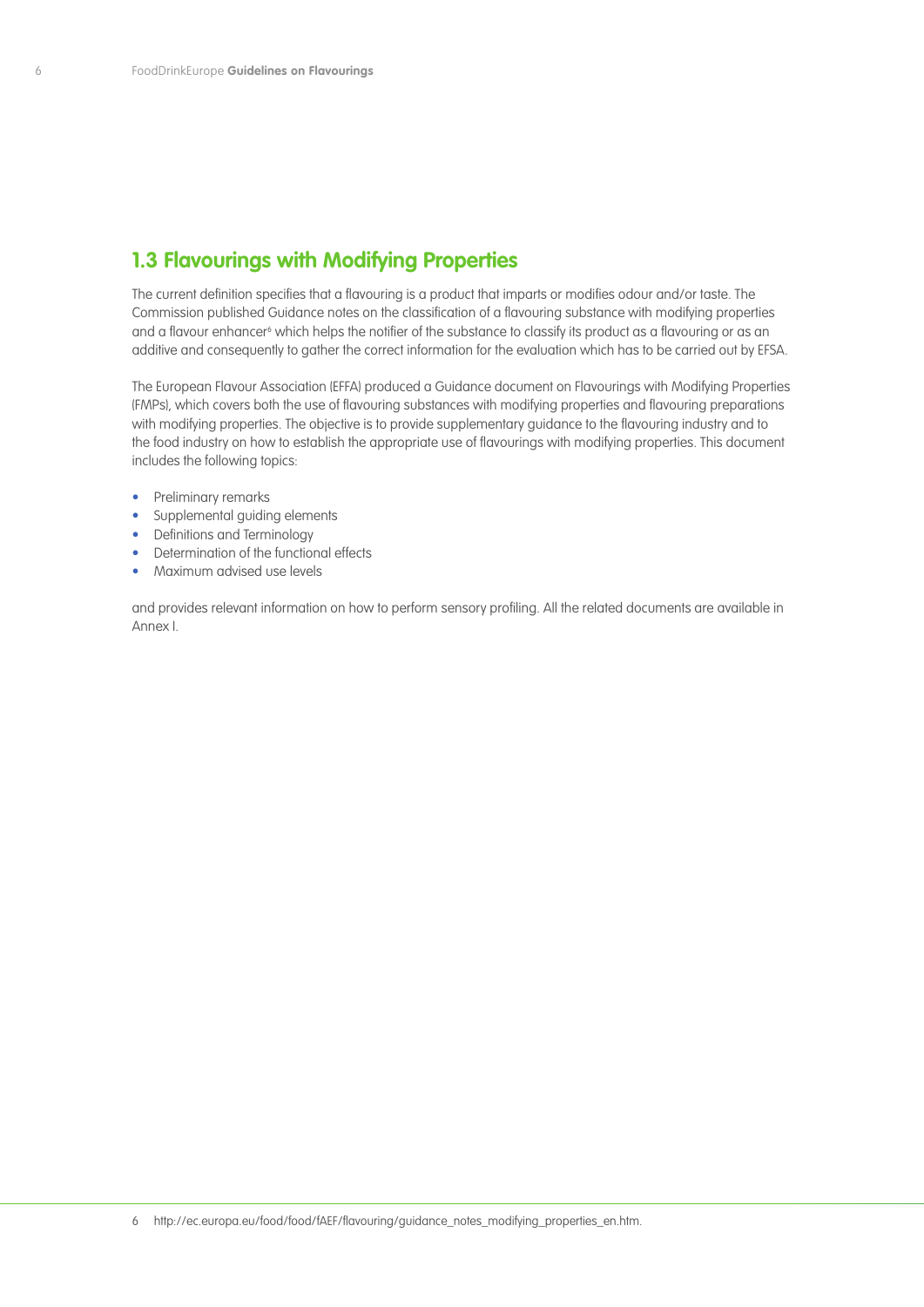## <span id="page-8-0"></span>**2 Timescale for Implementation of the Union List**

As a first step, a Union list of flavouring substances has been established by Commission Regulation (EU) No 872/2012 (2) by introducing the list of flavouring substances into Annex I to Regulation (EC) No 1334/2008 and by fixing the dates of application of that list.

As a second step, the flavourings and source materials referred to in Article 9(b) to (f) must be evaluated. Commission Regulation (EU) No 873/2012 provides transitional measures for this achievement.

## **2.1 Timeline for the Implementing Regulation 872/2012 adopting the List of Flavouring Substances (Part A of Annex I referred to in Regulation 1334/2008)**

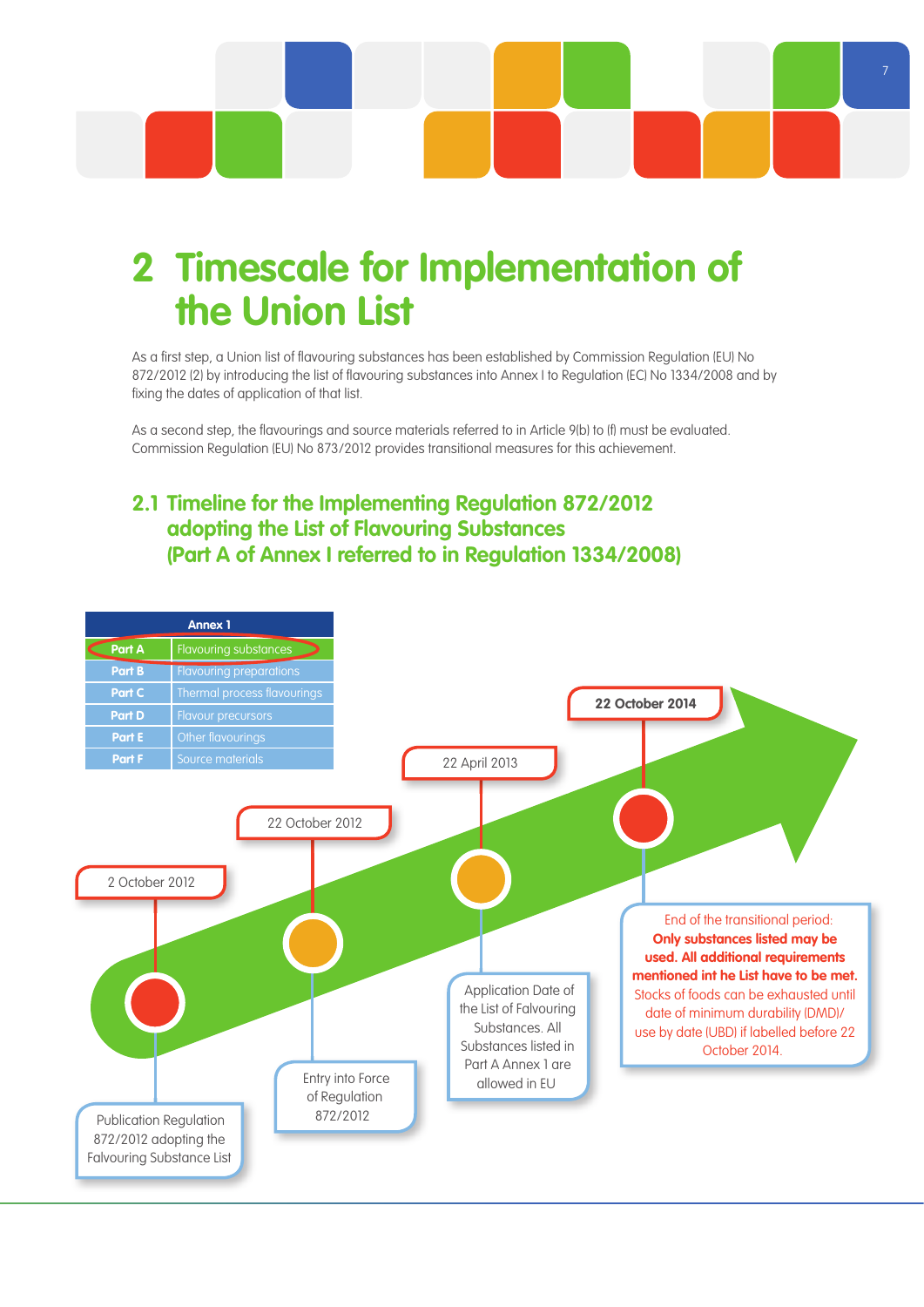## <span id="page-9-0"></span>**2.2 Timeline for Regulation 873/2012 on transitional measures for Annex I Parts B-F of the Union List referred to in Regulation 1334/2008**

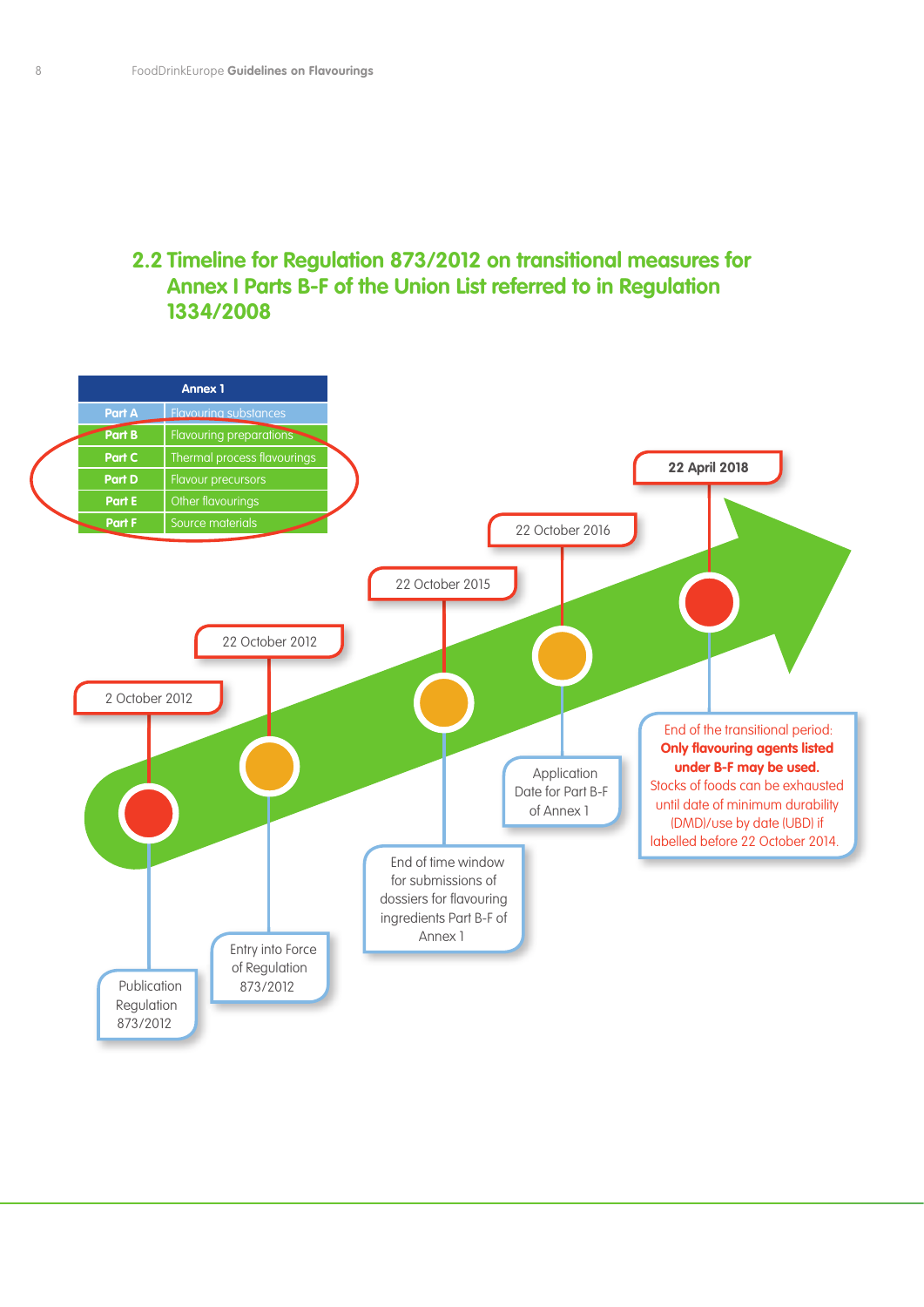## <span id="page-10-0"></span>**3 Sales Description for Flavourings**

## **3.1 General labelling**

The general labelling requirements are laid down in Article 15. Art 15(1) (a) stipulates that the sales description of flavourings shall be either "flavouring" or a more specific name or description of the flavouring.

The reference to a source without the term natural (e.g. apple flavouring) is only seen as a description of the taste and not of the source material.

## **3.2 Provisions for the use of the term natural**

Specific requirements for the use of the term "natural" are laid down in Article 16.

## **3.2.1 Use of the term "natural": Art. 16 (2)**

**Article 16 Specific requirements for use of the term "natural":**

Paragraph 2: The term "natural" for the description of a flavouring may only be used if the flavouring component comprises only flavouring preparations and/or natural flavouring substances.

For all the examples detailed below, the use of the term "natural" to describe a flavouring is possible only if **the flavouring component is made up exclusively of natural flavouring preparations and/or natural flavouring substances**.

The inclusion of all other categories of flavourings (flavouring precursors, smoke flavourings, etc…) prevents the flavouring from being described as natural.

Additives and other ingredients present in a flavouring do not jeopardize its natural status, therefore food ingredients such as vegetable oil and maltodextrin and carriers such as propylene glycol do not alter the natural status.

Recital 26 indicates that "the source of the flavourings should be labelled, except when the source materials referred to would not be recognised in the flavour or taste of the food". In general, recitals may express the legislators' intention and do therefore help in the interpretation of the Regulation, but they are not legally binding. Only Art 16(5) relating to "Natural X Flavouring WONF" (see below 3.2.3) specifically requires recognition of the flavour of "X" (for more information please consult Chapter 4).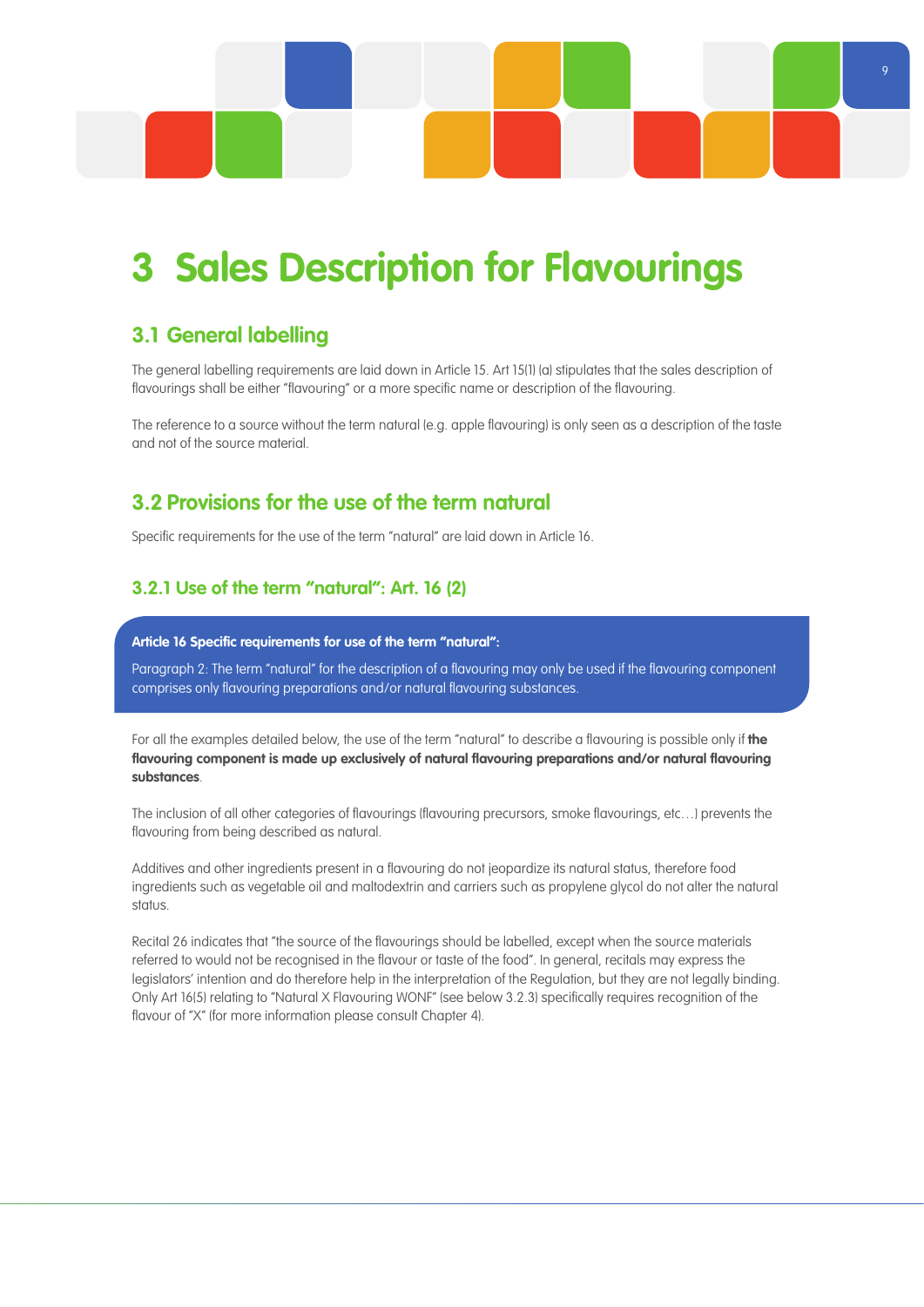## <span id="page-11-0"></span>**3.2.2 "Natural flavouring substance(s)": Art. 16 (3)**

#### **Article 16 Specific requirements for use of the term "natural":**

Paragraph 3: The term "natural flavouring substance(s)" may only be used for flavourings in which the flavouring component contains exclusively natural flavouring substances.

A flavouring in which the flavouring component is made up only of natural flavouring substances may be labelled "natural flavouring substances".

#### **Industry's understanding**

The term "natural flavouring substances" is authorised for use if the flavouring component only contains flavouring materials that fit the definition "natural flavouring substance". If preferred and if applicable, the term "natural X flavourings", "natural X flavouring with other natural flavourings" or "natural flavouring" may be used as an alternative.

It is possible to supplement the wording "natural flavouring substance(s)" with information such as the name of the substance (e.g. menthol, vanillin) if this information may seem of interest to the consumer.

## **3.2.3 "Natural X flavouring"7 : Art. 16 (4)**

#### **Article 16 Specific requirements for use of the term "natural":**

Paragraph 4: The term "natural" may only be used in combination with a reference to a food, food category or a vegetable or animal flavouring source if the flavouring component has been obtained exclusively or by at least 95% by w/w from the source material referred to.

The description shall read "natural food(s) or food category or source(s) flavouring".

The flavouring component should be obtained at least 95% by w/w from the source material referred to and the flavour perception of the named source needs to be easily recognised $^{\rm 8}.$ 

## **Additional information on 95/5 rule**

• Assessment of the 95/5-ratio

The 95/5-ratio is examined on the basis of the formula composition. At least 95% by w/w of the flavouring component (i.e. flavouring preparations and/or natural flavouring substances have to be obtained from the source material(s) referred to.

<sup>7 &</sup>quot;X" stands for "food(s) or food category or source(s)".

<sup>8</sup> It is recognised that different flavouring materials have different sensorial thresholds and that flavour-perception cannot be quantified easily. The qualification for meeting the requirement "can easily be recognized" will therefore be based on expert opinion, by e.g. a flavourist or a sensory panel evaluating the consumer product. The labelling of consumer products is the responsibility of the food manufacturer.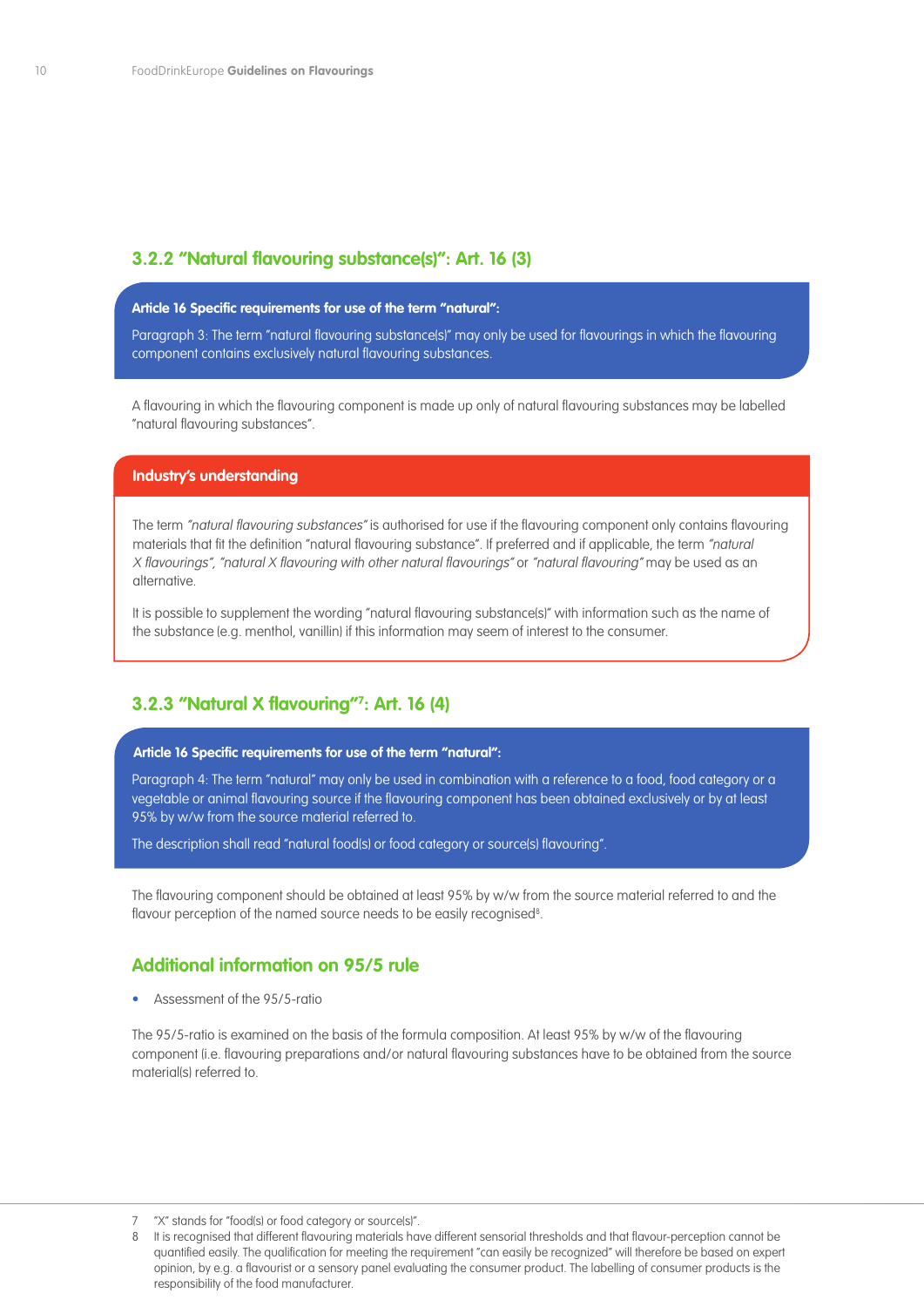

When considering a "flavouring preparation in the quantitative determination of 95/5", the entire "flavouring preparation"9 has to be taken into account. Due to the way they are produced, flavouring preparations are complex mixtures not containing solely volatile flavouring molecules. Therefore the presence of constituents that are naturally present in the flavouring preparation due to their presence in the source materials, e.g. intrinsic fruit water, as well as foods / food ingredients used during the manufacturing process, e.g. ethanol, edible oil, acetic acid, can be considered as part of the flavouring preparation. Substances subsequently added as agents for diluting or dissolving such flavouring preparations are not considered as being part of them and are therefore subject to separate indication in B2B documents.

• Special requirements for the 5%

Recital (26) of the Regulation refers to the other maximum 5% of the flavouring component (from other sources). This text is interpreted as follows:

As the use of flavourings should not mislead the consumer concerning the source materials used for the production of natural flavourings, the remaining maximum 5% w/w from other sources should only be used to adjust natural variations in the flavour profile to ensure a consistent quality and/or to introduce special notes to the flavouring such as a more fresh, pungent, ripe or green note. However, the 5% part may not reproduce the total flavour profile of the 95% part from the source material referred to; otherwise the flavouring does not meet the provisions of Article 16(4). This can also be illustrated by the fact that adding 5% of natural vanillin not derived from vanilla beans to provide the vanilla taste of a "natural vanilla flavouring" is not allowed.

## **Additional information:**

In cases where the origin of the flavour accounts for 100% from the source, other denominations may be used. e.g. "X extract" or "X essential oil", as defined also by ISO Standard 9235:2013<sup>10</sup>.

## **What can X be: "food or food category or source material"?**

## **X may be one or more "food(s)"**

### **Industry's understanding**

It is possible to name several foods provided that the total of the named sources corresponds to at least 95% by weight.

FoodDrinkEurope recalls the general obligation not to mislead the consumer. Thus it is possible to cite one or more foods if the flavouring component provides at least 95% of the named foods and the other 5% are only used for standardisation or to give, for example, a more fresh, pungent, ripe or green note to the flavouring.

FoodDrinkEurope recommends mentioning the major contributor first (based on weight).

### **Non-exhaustive list of examples:**

- "Natural raspberry flavouring"
- "Natural goat cheese flavouring"
- "Natural pear (and) apricot flavouring"
- 9 This has been adopted in the Standing Committee on Food Chain and Animal Health in 2013: interpretation of Article 16(4) of Regulation (EC) No 1334/2008 on flavourings – assessment of the 95/5 ratio: http://ec.europa.eu/food/committees/regulatory/scfcah/toxic/docs/sum\_31012013\_flavourings\_en.pdf.

10 http://www.iso.org/iso/home/store/catalogue\_ics/catalogue\_detail\_ics.htm?csnumber=51017.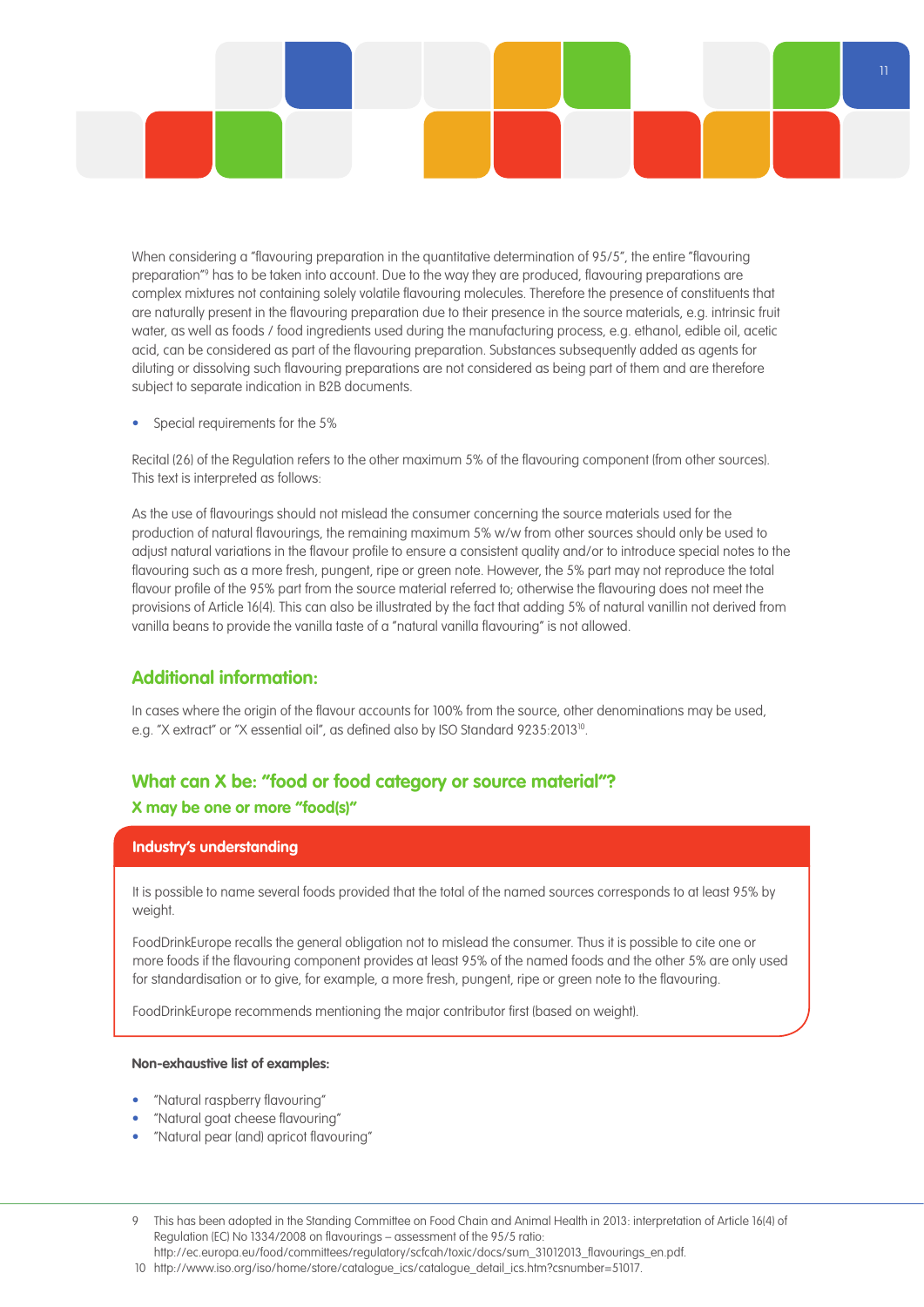## <span id="page-13-0"></span>**X may be a "food category"**

## **Industry's understanding**

It is possible to make reference to food categories as commonly understood by the consumers and which is not misleading, always taking into account the locally applicable rules.

As an example in the French Syrup decree 92-812-2003, red fruitsare defined as blueberry/cranberry, blackcurrant, strawberry, redcurrant, cherry, sweet cherry and acerola.

## **Non-exhaustive list of examples:**

- "Natural citrus flavouring"
- "Natural herb flavouring"
- "Natural red berries flavouring"

## **3.2.4 "Natural X flavouring with other natural flavourings": Art. 16 (5)**

### **Article 16 Specific requirements for use of the term "natural":**

Paragraph 5: The term "natural food(s) or food category or source(s) flavouring with other natural flavourings" may only be used if the flavouring component is partially derived from the source material referred to, the flavour of which can easily be recognised.

The Regulation does not set minimum requirements on the proportion of X w/w but consumer must not be misled, Article 4(b).

## **Industry's understanding**

### **Recital 26**

**…When less than 95% of the flavouring component derived from the source referred to has been used and the flavour of the source can still be recognised, the source should be revealed together with a statement that other natural flavourings have been added…**

To use the sales description "natural X flavouring with other natural flavourings" it is required that flavouring materials derived from the named source(s) are present and that their flavour can easily be recognised.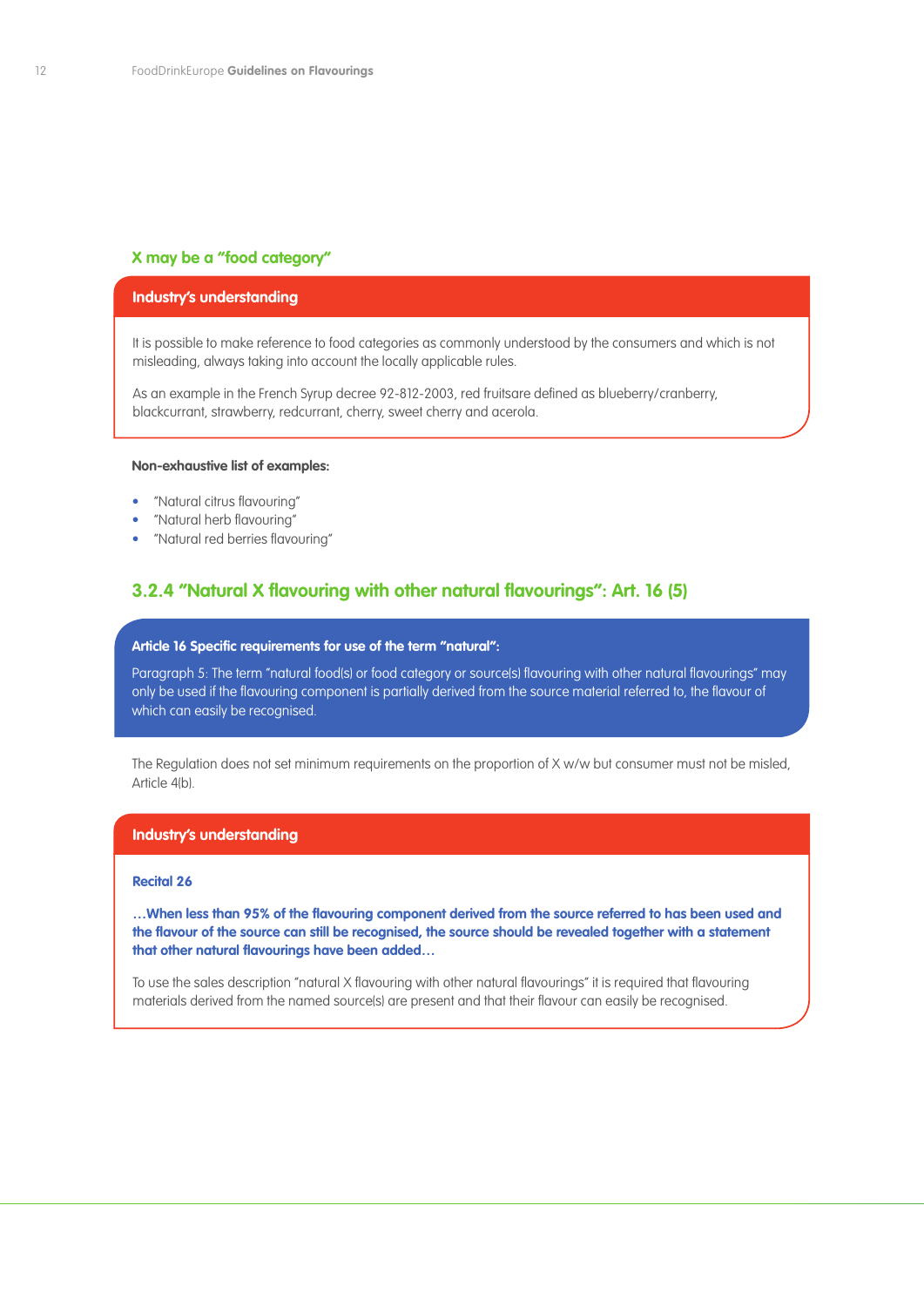<span id="page-14-0"></span>

## **3.2.5 "Natural flavouring": Art. 16 (6)**

**Article 16 Specific requirements for use of the term "natural":**

Paragraph 6: The term "natural flavouring" may only be used if the flavouring component is derived from different source materials and where a reference to the source materials would not reflect their flavour or taste.

There are two cumulative conditions:

1. The flavouring component is derived from different source materials

AND

2. Reference to the source materials does not reflect their flavour or taste

## **Industry's understanding**

If **a single source material** is used and **its flavour is not recognisable**, it should be possible **to label "natural flavouring".**

The term "natural flavouring" is available for flavourings when no clear relationship between the different source materials used in the flavouring component and the overall taste exists. In case of uncertainty about this relationship, it is recommended to use the term "natural flavouring".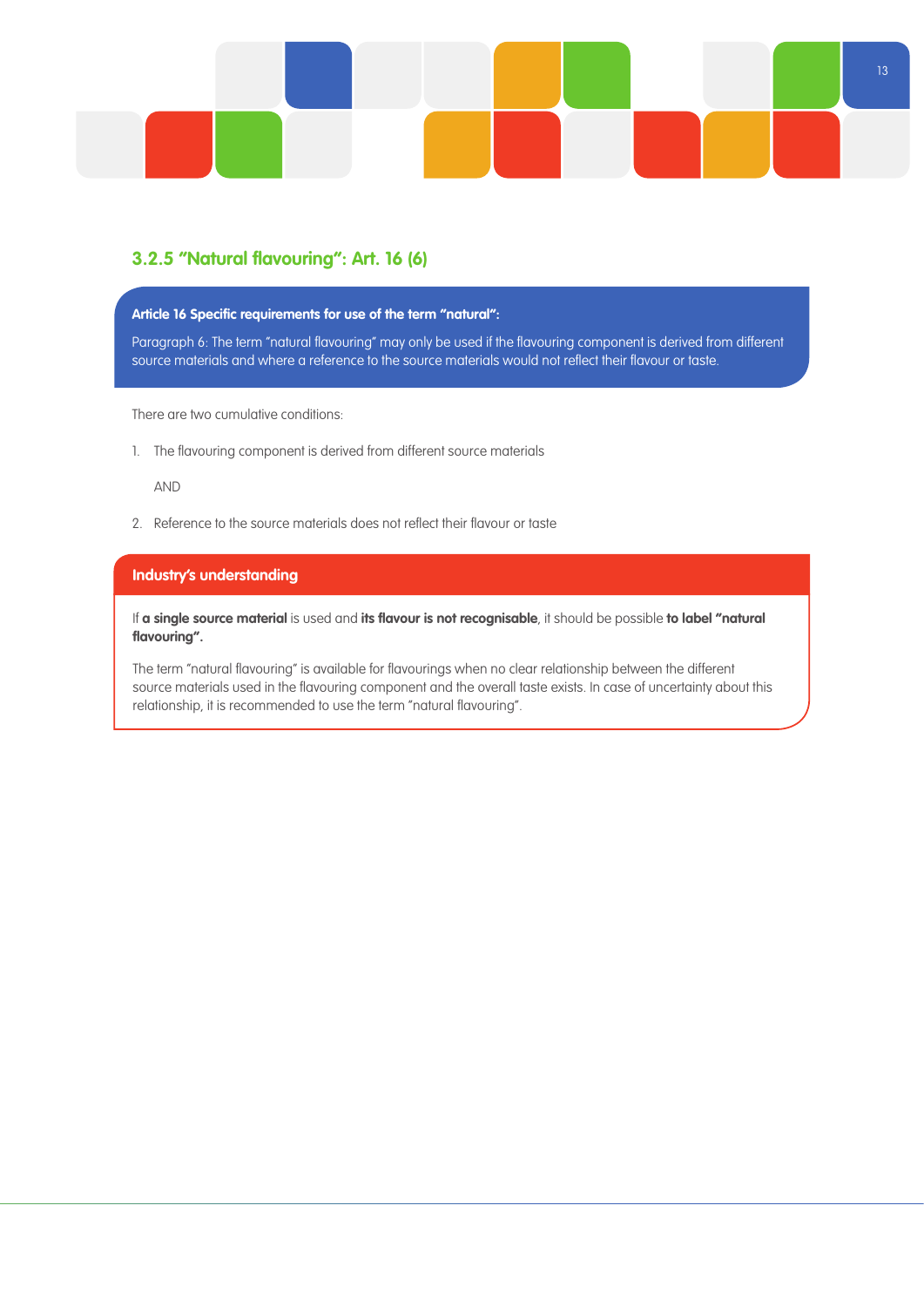## <span id="page-15-0"></span>**4 Labelling of flavourings in the ingredients list of flavoured food and beverages**

## **4.1 Introduction**

The requirements for the labelling of flavourings in the ingredients list are laid down in Part D of Annex VII Regulation (EU) No 1169/2011. Points 1 and 2 explicitly refer to the relevant provisions of Regulation (EC) 1334/2008. It is worth noticing that no reference to the recitals of Regulation (EC) 1334/2008 is made in Regulation (EU) 1169/2011.

The purpose of the recitals is to "set out concise reasons for the chief provisions of the enacting terms [i.e., legislative provisions]<sup>11</sup>". In other words, "recitals" are the part of an act which state the reasons on which the act is based.

In basic acts, such as a Regulation, recitals explain the general philosophy of the act rather than giving all the reasons for each specific provision laid down therein. However, specific reasons for a number of individual provisions can also be given in the recitals of a Regulation<sup>12</sup>.

As recitals explain the background to a Regulation, as well as its aims and objectives, they are important to a correct understanding of the legislative provisions which follow. Indeed, their purpose is – among others – "to enable the Court of Justice of the European Union to exercise its power of review<sup>13"</sup>, and they are therefore relevant when interpreting a legislative text.

However, recitals do not contain normative provisions and they have no binding legal force.

Recitals of Regulation (EC) 1334/2008 state the reasons on which the Regulation is based and they are therefore relevant for understanding its provisions, including the ones which relate to the designation of flavourings in the list of ingredients.

In this regard, recital 7 makes it clear that the aim of the Regulation is to also cover the labelling of flavourings when present in the final food ("[...] the use of flavourings must not mislead the consumer and their presence in food should, therefore, always be indicated by appropriate labelling […]").

Recitals 25, 26 and 27 explain the reasons for the requirements applying to the use of the term "natural" in the designation of flavourings in the list of ingredients and they are therefore relevant when interpreting Article 16, which lays down the requirements applicable in this respect.

Recital 26, in particular, explains that the aim of the information requirements applying to the use of the term "natural" is to ensure that consumers are not misled concerning the source material used for the preparation of a natural flavouring. It also states the principle that the source of a natural flavouring should be indicated in labelling, except in specific cases.

 12 Id., p. 21. 13 Id., p. 19.

<sup>11</sup> Legal service, European Parliament et al., Joint Practical Guide of the European Parliament, The Council and the Commission for persons involved in the drafting of legislation within the Community Institutions (2013) [hereinafter Joint Practical Guide], available at http://eurlex.europa.eu/content/pdf/techleg/joint-practical-guide-2013-en.pdf p. 19.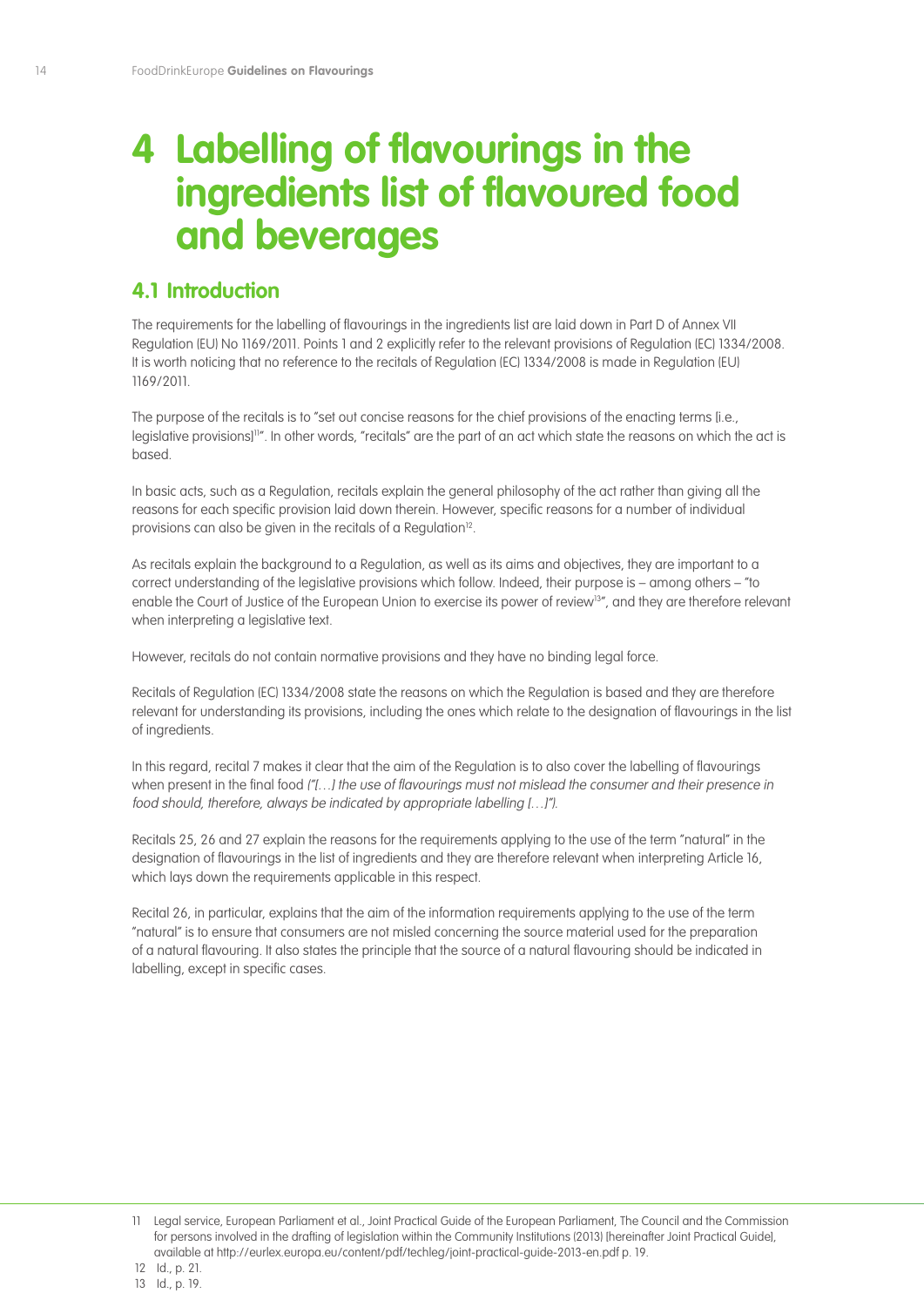### **Industry's understanding**

The appropriate designation in the list of ingredients lays in the remit of the food operator of the final food. The decision must always be made on a case by case basis taking into account several aspects including amongst others:

- the nature and composition of the final food (see example 1)
- as mentioned in the EFFA Guidance, the labelling of the flavouring provided by the flavour industry (sales description) is a helpful indication. In case of uncertainty it is recommended to consult the flavour supplier for additional information or help
- the EU country where the product is lawfully placed in the market. Local national interpretations should be taken into account

The comments below are intended to illustrate industry's position.

**1.** A flavouring may be designated either by the term "flavourings" or by a more specific term or by a **description**, such as for example those defined in Article 3 (see 1.2 Definitions). Examples of more specific terms would be "mint oil" or "vanilla extract" as defined for example by ISO Standard 9235/2013<sup>14</sup>

Examples of a more specific description would be a reference to the taste: raspberry flavouring, lemon flavouring

Special provisions are laid down for smoke flavourings. These shall be labelled as "smoke flavourings" or "smoke flavouring(s) produced from "food(s) or food category source(s)" if they impart a smoky taste to the food

- **2.** For labelling in the list of ingredients, the rules relating to the sales description of the flavourings (Art. 16) must be respected when using the word natural (see chapter 3 of these Guidelines). The legislation allows different labelling options. A few cases are considered below
- **3.** When quinine and caffeine are used as favouring substances (FL14.011 and FL 16.016, respectively) special provisions for labelling have to be followed

If the name of the flavouring contains the terms "tea" or "coffee", the reasonable consumer can presume that the flavouring contains caffeine. Therefore, the goal of Article 1 of Directive 2002/67/EC would be achieved and no additional indication concerning caffeine is necessary

## **Industry's understanding**

If caffeine is inevitably present in minor amounts in flavourings (for example from decaffeinated coffee) this then should not trigger a specific mention of caffeine in the list of ingredients. The "carried over" quantities that are to be found in the food will be of such a small order of magnitude that they would not have a function in the end product. The labelling of flavouring in such cases would create consumer expectations which could not be fulfilled and would therefore mislead consumers.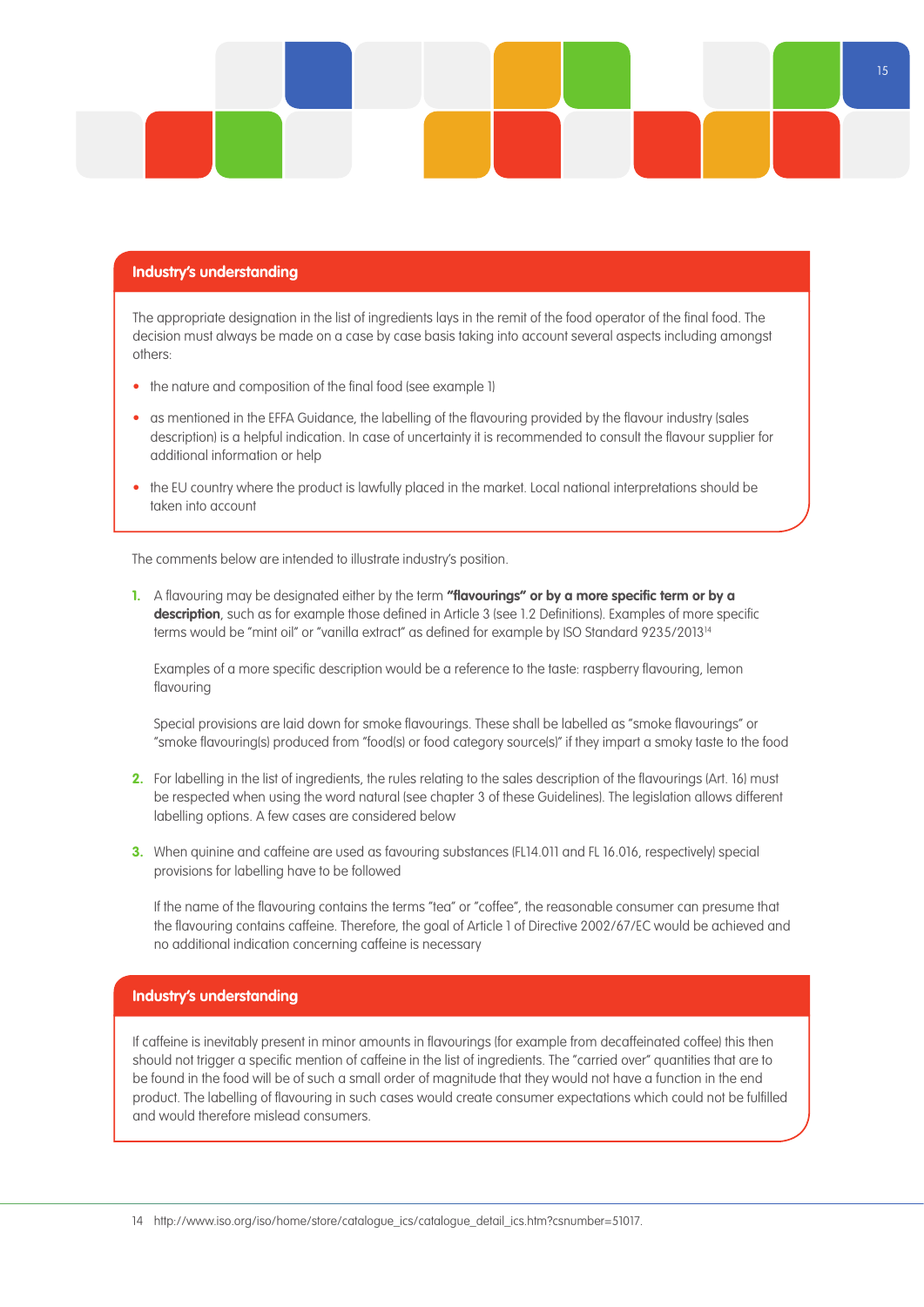## **Example 1: Natural vanilla flavouring used in chocolate**

In this case a natural vanilla flavouring is used in chocolate. The chocolate does not taste significantly of vanilla, but the flavouring is used to round off the overall taste.

Article 18.4 and Annex VII, Part D, point 2 of Regulation 1169/2011 (FIC) lay down the specific provisions for the use of the term "natural" in order to designate flavourings in the list of ingredients.

Annex VII, Part D specifically refers to the Article 16 of Regulation (EC) 1334/2008 (flavour Regulation). This implies that all provisions of Article 16 need to be applied for the designation of natural flavourings in the list of ingredients. Article 16.4 of Regulation (EC) 1334/2008 sets the requirements for use of term natural and reads as follows: "The term 'natural' may only be used in combination with a reference to a food, food category or a vegetable or animal flavouring source if the flavouring component has been obtained exclusively or by at least 95% by w/w from the source material referred to.

The description shall read "natural food(s) or food category or source(s) flavouring". It does not mention that the source has to be recognised. We believe that therefore the name of the source should be indicated, even if the taste of the source material of the flavouring component cannot be recognised in the food. It is true that Recital 26 explains the spirit of the Regulation 1334/2008 and reads as following: "the source of the flavourings should be labelled, except when the source materials referred to would not be recognised in the flavour or taste of the food". We believe that this recital applies for the interpretation of the full Article 16 with all its paragraphs.

This means that for "natural X flavourings", "natural X with other natural flavourings", "natural flavourings", the indication of the source are the same i.e. that the source should be labelled. The source should be labelled unless specific conditions are laid down. And these specific conditions are laid down only in the Articles 16.5 (natural flavouring with other natural flavourings) and 16.6 (natural flavourings) through the additional sentences.

16.4. The term "natural" may only be used in combination with a reference to a food, food category or a vegetable or animal flavouring source if the flavouring component has been obtained exclusively or by at least 95% by w/w from the source material referred to. The description shall read "natural food(s) or food category or source(s)" flavouring".

16.5. The term "natural food(s) or food category or source(s)" flavouring with other natural flavourings" may only be used if the flavouring component is partially derived from the source material referred to, the flavour of which can easily be recognised. 16.6. The term "natural flavouring" may only be used if the flavouring component is derived from different source materials and where a reference to the source materials would not reflect their flavour or taste.

When looking back at the genesis of the Regulation (EC) 1334/2008, it was clear that both Commission and Council were of the opinion that the indication of the source was of the utmost importance for the information of the consumer. The best example for this was that the amendment of the European Parliament to introduce possibility to designate "natural X flavouring" and "natural X flavourings with other natural flavourings" under the generic term "natural flavouring" was rejected.

**Recommended labelling: "Natural vanilla flavouring".**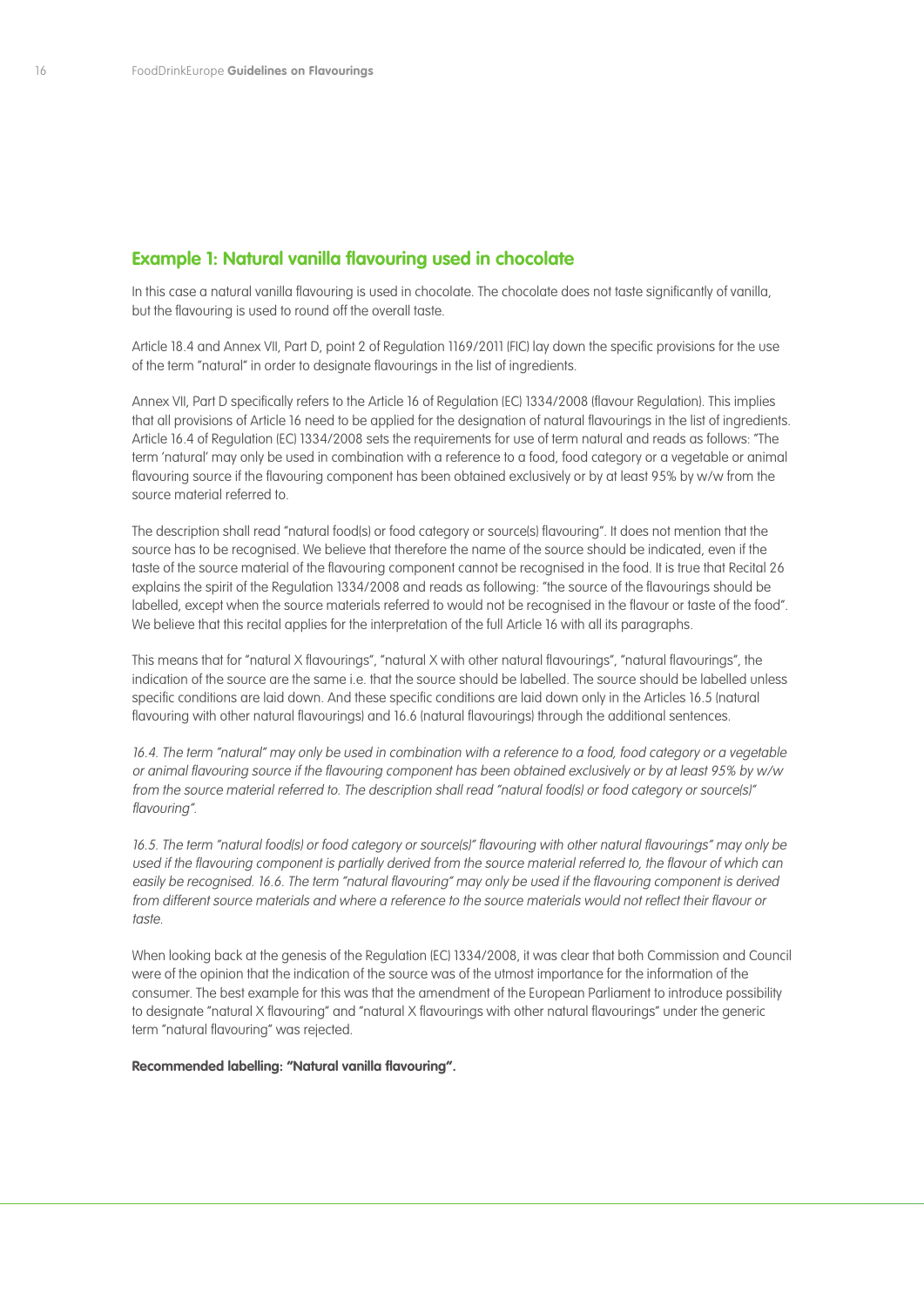<span id="page-18-0"></span>

## **Example 2: Natural vanilla flavouring with other natural flavourings in a chocolate**

Article 16.6: The term "natural" flavouring may only be used if the flavouring component is derived from different source materials and where a reference to the source materials would not reflect their flavour or taste.

Taking into account Recital 26, we believe that Article 16.6 should be interpreted as referring to the flavour or taste of the flavouring in the food. In case the source cannot be recognised in the flavour or taste of the final food the designation "natural flavouring" is acceptable.

### **Recommended labelling:**

- "natural vanilla flavouring with other natural flavourings" (the flavour is recognised in the final food)
- "natural flavouring " (the flavour is not recognised in the final food)

## **4.2 Examples how to use B2B information to determine possible designations in the B2C labelling**

**The options listed in the examples below are included according to the interpretation provided in these Guidelines. They are intended to help the food business operators use the information received from the flavour supplier to determine the designation of the flavouring in the ingredient list of the final food. The concept can be used for other flavouring combinations.**

| <b>B2B</b> information                                             | <b>Possible B2C Designation</b>                                                                                                                                                                                                                                                                                                                                                                                  |
|--------------------------------------------------------------------|------------------------------------------------------------------------------------------------------------------------------------------------------------------------------------------------------------------------------------------------------------------------------------------------------------------------------------------------------------------------------------------------------------------|
| Natural orange and<br>grapefruit flavouring                        | Ingredients: (), natural orange and grapefruit flavouring, ()<br>Ingredients: (), natural citrus fruit flavouring, ()<br>Orange and grapefruit are citrus fruits = food category<br>Ingredients: (), natural citrus fruit (orange and grapefruit) flavouring, ()<br>Ingredients: (), orange and grapefruit flavouring, ()<br>Ingredients: $()$ , citrus flavouring, $()$<br>Ingredients: $()$ , flavouring, $()$ |
| Natural strawberry<br>flavouring with other natural<br>flavourings | Ingredients: (), natural strawberry flavouring with other natural flavourings, ()<br>Ingredients: $()$ , natural flavouring, $()$<br>If not easily recognisable in the final food<br>Ingredients: $()$ , strawberry flavouring, $()$<br>Ingredients: $()$ , flavouring, $()$                                                                                                                                     |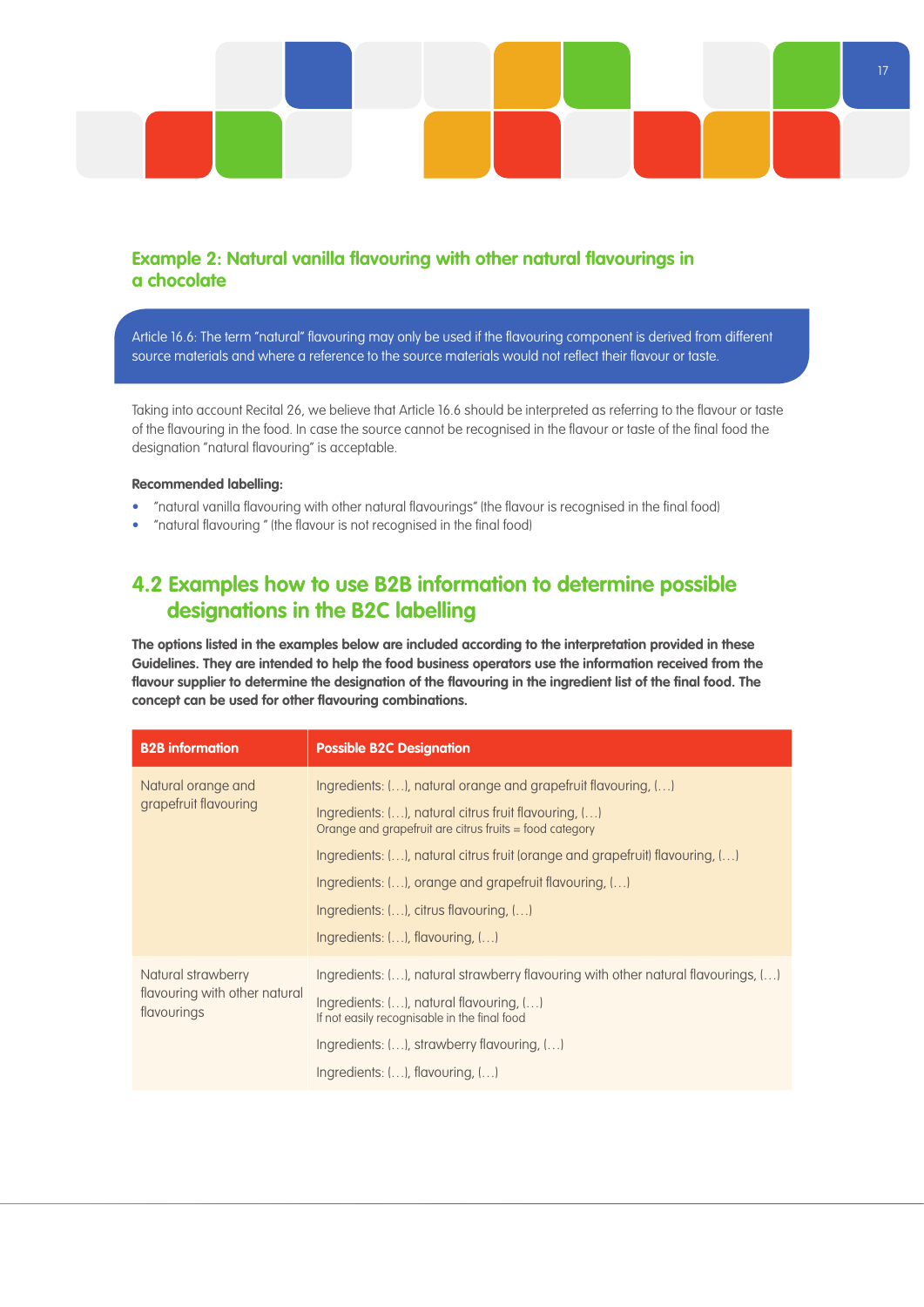| <b>B2B</b> information                                                                                                                                                                                      | <b>Possible B2C Designation</b>                                                                                                                                                                                                                                                                                                                                                                                                                                         |  |  |  |  |
|-------------------------------------------------------------------------------------------------------------------------------------------------------------------------------------------------------------|-------------------------------------------------------------------------------------------------------------------------------------------------------------------------------------------------------------------------------------------------------------------------------------------------------------------------------------------------------------------------------------------------------------------------------------------------------------------------|--|--|--|--|
| Natural lemon flavouring<br>and natural strawberry<br>flavouring used together in<br>a foodstuff                                                                                                            | Ingredients: (), natural strawberry flavouring, natural lemon flavouring ()<br>Ingredients: (), natural strawberry and lemon flavourings, ()<br>Ingredients: (), strawberry and lemon flavourings, ()<br>Ingredients: (), flavourings, ()                                                                                                                                                                                                                               |  |  |  |  |
| Natural lemon flavouring<br>and natural strawberry<br>flavouring with other natural<br>flavourings used together in<br>a foodstuff                                                                          | Ingredients: (), natural lemon flavouring, natural strawberry flavouring with<br>other natural flavourings ()<br>Ingredients: (), natural lemon and natural strawberry flavouring with other<br>natural flavourings, ()<br>Ingredients: (), natural lemon flavouring, natural flavouring, ()<br>If the strawberry flavourings is not easily recognisable in the final food<br>Ingredients: (), strawberry and lemon flavourings, ()<br>Ingredients: (), flavourings, () |  |  |  |  |
| Natural lemon flavouring<br>and vanilla flavouring used<br>together in a foodstuff                                                                                                                          | Ingredients: (), natural lemon flavouring, vanilla flavouring, ()<br>Ingredients: (), lemon and vanilla flavourings, ()<br>Ingredients: (), flavourings, ()                                                                                                                                                                                                                                                                                                             |  |  |  |  |
| Natural lemon flavouring,<br>natural orange flavouring,<br>and natural strawberry<br>flavouring used in several<br>foodstuffs sold together in<br>one package (e.g. box of<br>sweets with different tastes) | Ingredients: (), natural lemon flavouring, natural orange flavouring, natural<br>strawberry flavouring, ()<br>Ingredients: (), natural lemon, orange, strawberry flavourings, ()<br>Ingredients: (), natural fruit flavourings (lemon, orange strawberry), ()<br>Ingredients: (), natural fruit flavourings, ()<br>Ingredients: (), flavourings, ()                                                                                                                     |  |  |  |  |
| Natural cheese flavouring<br>in snack                                                                                                                                                                       | Ingredients: (), natural cheese flavouring, ()<br>Ingredients: (), cheese flavouring ()<br>Ingredients: (), flavouring, ()                                                                                                                                                                                                                                                                                                                                              |  |  |  |  |
| Bacon flavouring containing<br>a primary smoke (SF 001)                                                                                                                                                     | The smoky taste is perceptible in the food:<br>Ingredients: (), bacon flavouring, smoke flavouring, ()<br>Ingredients: (), flavouring, smoke flavouring, ()<br>Ingredients: (), flavouring, smoke flavouring from beech and oak, ()<br>Ingredients: (), bacon flavouring, smoke flavouring from beech and oak, ()<br>The smoky taste is not perceptible in the food:<br>Ingredients: (), flavouring, ()<br>Ingredients: (), bacon flavouring, ()                        |  |  |  |  |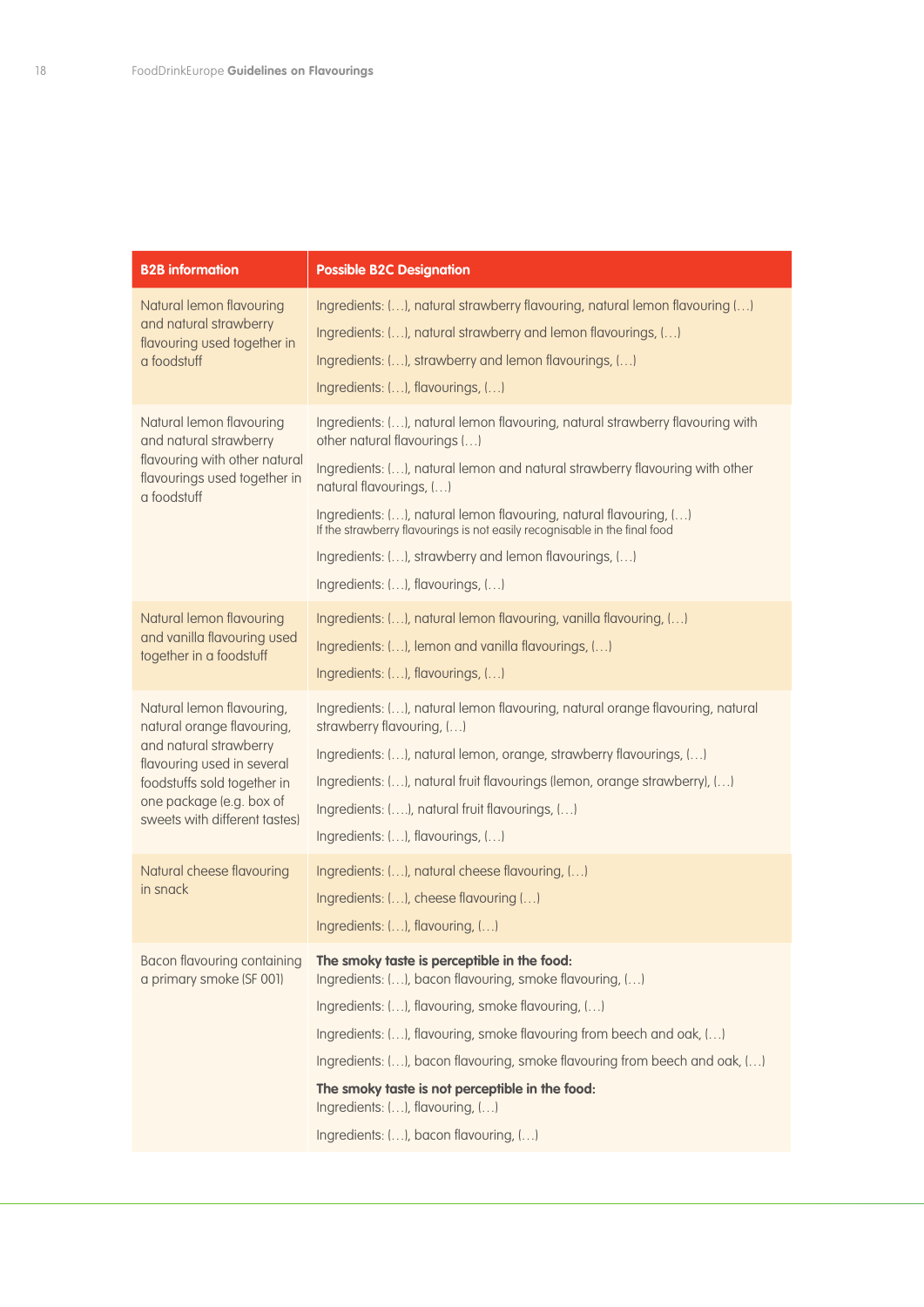## <span id="page-20-0"></span>**5 Undesirable substances listed in Annex III Article 6**

## **5.1 Substances which may not be added as such to foods**

## **Article 6 - Presence of certain substances**

### 1. Substances listed in Part A of Annex III shall not be added as such to food.

Several substances are listed. They are substances found naturally in certain foodstuffs and shall not be added as such to foods.

## **5.2 The "major contributors approach"**

## **Article 6 - Presence of certain substances**

2. Without prejudice to Regulation (EC) No 110/2008, maximum levels of certain substances, naturally present in flavourings and/or food ingredients with flavouring properties, in the compound foods listed in Part B of Annex III shall not be exceeded as a result of the use of flavourings and/or food ingredients with flavouring properties in and on those foods. The maximum levels of the substances set out in Annex III shall apply to foods as marketed, unless otherwise stated. By way of derogation from this principle, for dried and/or concentrated foods which need to be reconstituted, the maximum levels shall apply to the food as reconstituted according to the instructions on the label, taking into account the minimum dilution factor.

Annex III part B sets "maximum levels for certain substances which are naturally present in flavourings or in food ingredients with flavouring properties which must not be exceeded in the specified foods incorporating flavourings or food ingredients with flavouring properties". The food categories do not follow the Guidance document describing the food categories in Part E of Annex II to Regulation (EC) No 1333/2008 on Food Additives<sup>15</sup>, i.e. "non-alcoholic beverages" does not include herbal and fruit infusions or tea.

The levels apply under the following conditions:

- by substance
- by listed categories of food: the presence of these substances is only limited for the listed foods which have been identified as "major contributors"

**Example:** the presence of coumarin must not be higher than:

- ✔ 50mg/kg in traditional and/or seasonal bakery wares, containing a reference to cinnamon in the labelling
- $\vee$  20mg/kg in breakfast cereals
- ✔ 15mg/kg in fine bakery wares except for traditional and/or seasonal bakery wares, containing a reference to cinnamon in the labelling
- $\overline{\smash{\checkmark}}$  5mg/kg in desserts

In other food categories there are no limits for the presence of these substances but the provisions of the General Food Law apply.

15 http://ec.europa.eu/food/food/fAEF/additives/docs/guidance\_1333-2008\_descriptors\_annex2\_20131218\_en.pdf.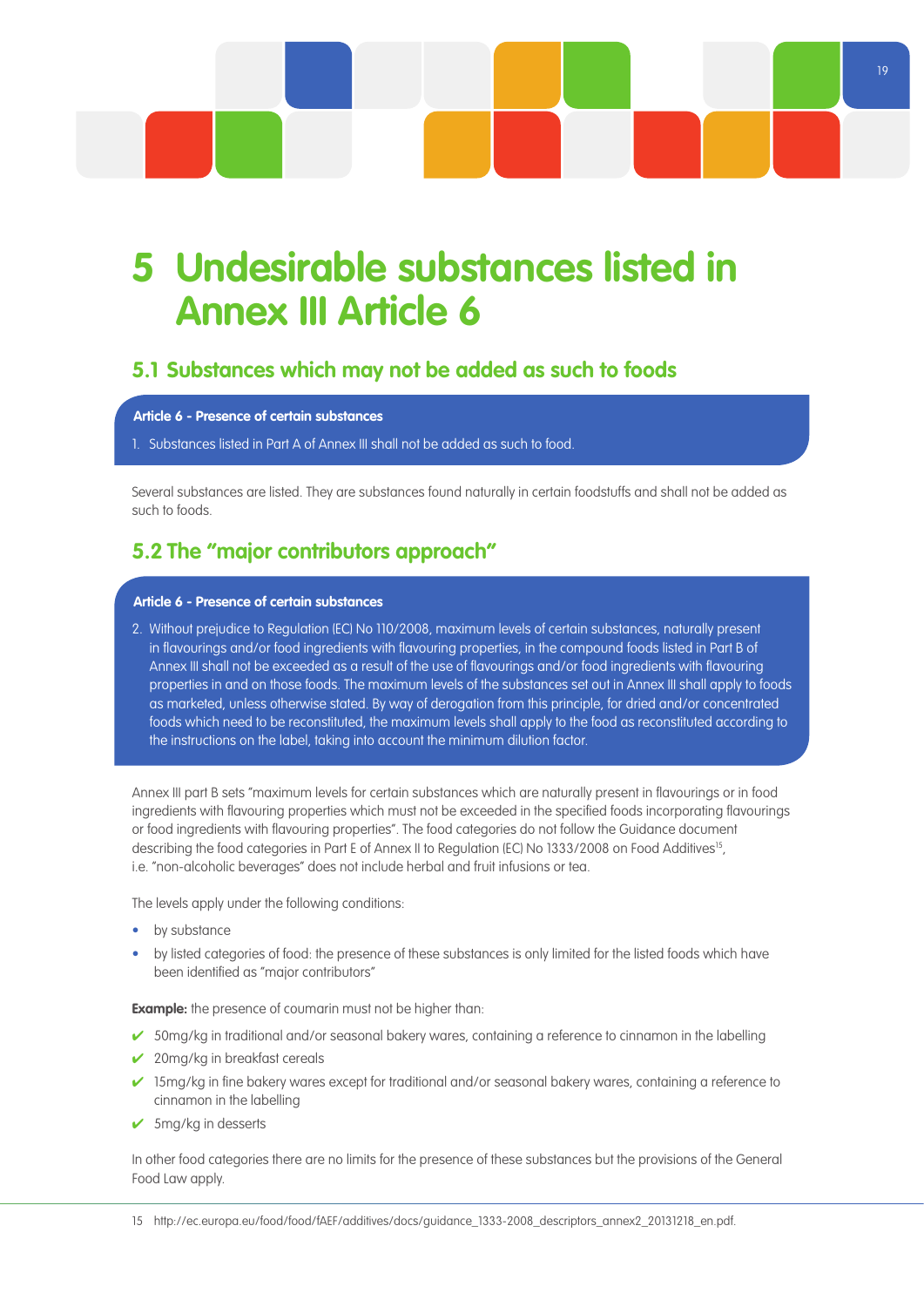## <span id="page-21-0"></span>**5.3 Special cases: Annex III B – note at bottom of page (\*)**

#### **Annex III Presence of certain substances – Part B – footnote (\*)**

(\*) The maximum levels shall not apply where a compound food contains no added flavourings and the only food ingredients with flavouring properties which have been added are fresh, dried or frozen herbs and spices. After consultation with the Member States and the Authority, based on data made available by the Member States and on the newest scientific information, and taking into account the use of herbs and spices and natural flavouring preparations, the Commission, if appropriate, proposes amendments to this derogation.

There is an exception for three substances:

- Estragol
- **Methyleugenol**
- **Safrol**

For these substances, the maximum levels do not apply to compound foods within the scope of the Regulation:

- Which do not contain any flavourings<sup>16</sup> AND
- Which contain food ingredients with flavouring properties which are uniquely fresh, dried or frozen herbs and spices

<sup>16</sup> This has been clarified by the Commission and Member States to refer to flavourings which contain the active principle only. It is possible to use flavourings provided that they don't add to the level.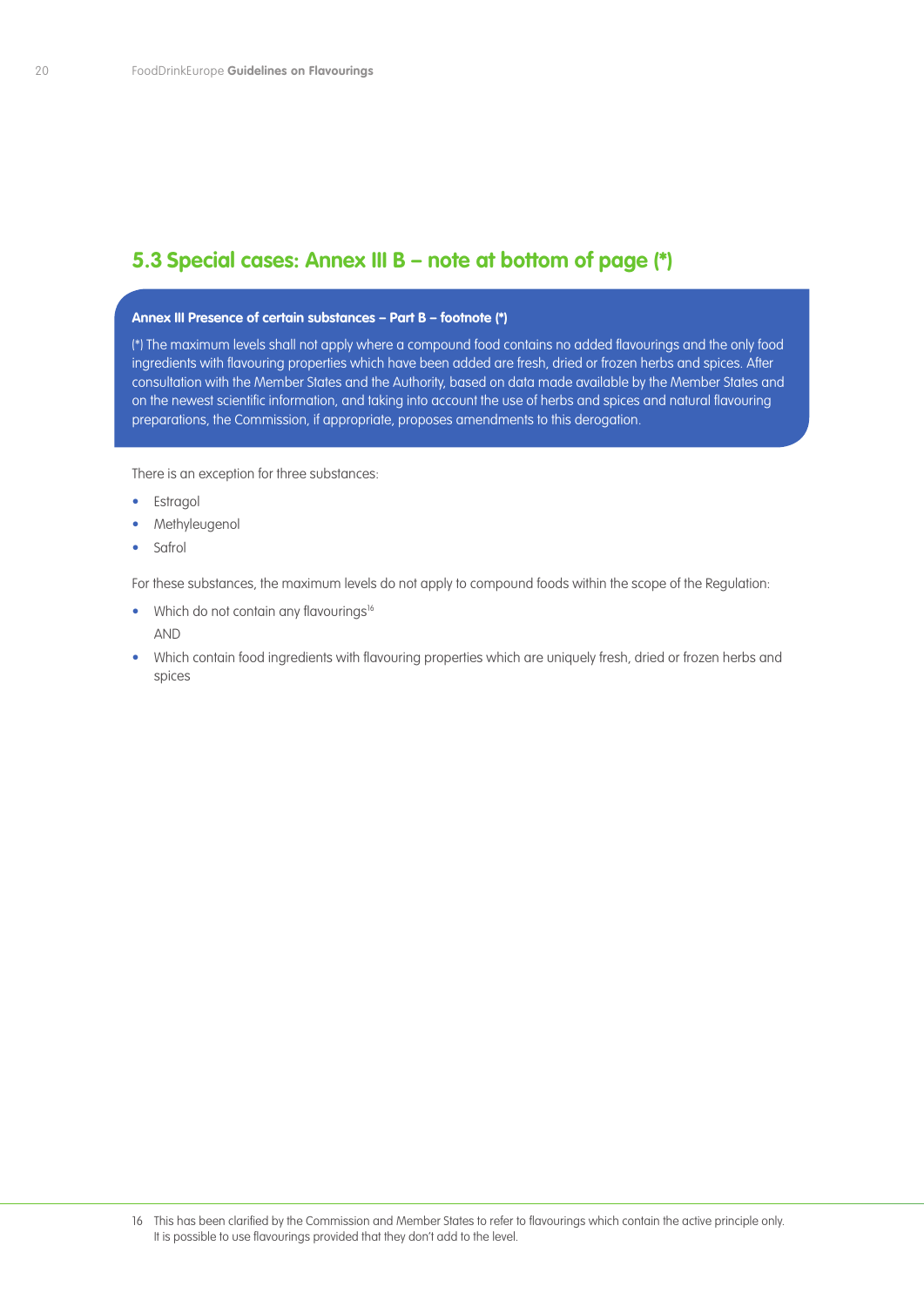## <span id="page-22-0"></span>**6 Communication of data and monitoring of intake**

## **6.1 Information to be communicated by food business operators: Art. 19**

#### **Article 19 Reporting by the food business operators**

1. A producer or user of a flavouring substance, or the representative of such producer or user, shall, at the request of the Commission, inform it of the amount of the substance added to foods in the Community in a period of 12 months. The information provided in this context shall be treated as confidential insofar as this information is not required for the safety assessment.

 Information on the use levels for specific food categories in the Community shall be made available to Member States by the Commission.

When requested, there is an obligation for **producers and users of flavouring substances** to communicate to the Commission the quantity of a substance added to foods in the Community during the course of a 12 month period.

## **Industry's understanding**

The responsibility to transmit information directly should affect the food industry **only for flavouring substances purchased directly and added to food directly, and not for those purchased which are part of formulated flavourings**. Once flavouring substances are used in the formulation of a flavouring, the responsibility to provide information to the Commission lays with the flavouring manufacturer.

Because flavouring manufacturers cannot be sure in what products their flavourings are used (these might be non-food applications and food exported from the EU) and because the flavouring manufactures do not have information on the dosage levels used by the food operator, considerable overestimation of consumption is likely to occur.

#### **Article 19 Reporting by the food business operators**

 $($ 

4. Detailed rules for the implementation of paragraph 1 shall be adopted in accordance with the regulatory procedure referred to in Article 21(2).

Note: the method of transmission of information and the collection by the authorities will be determined by Comitology. This position may therefore be revised once the procedure is defined.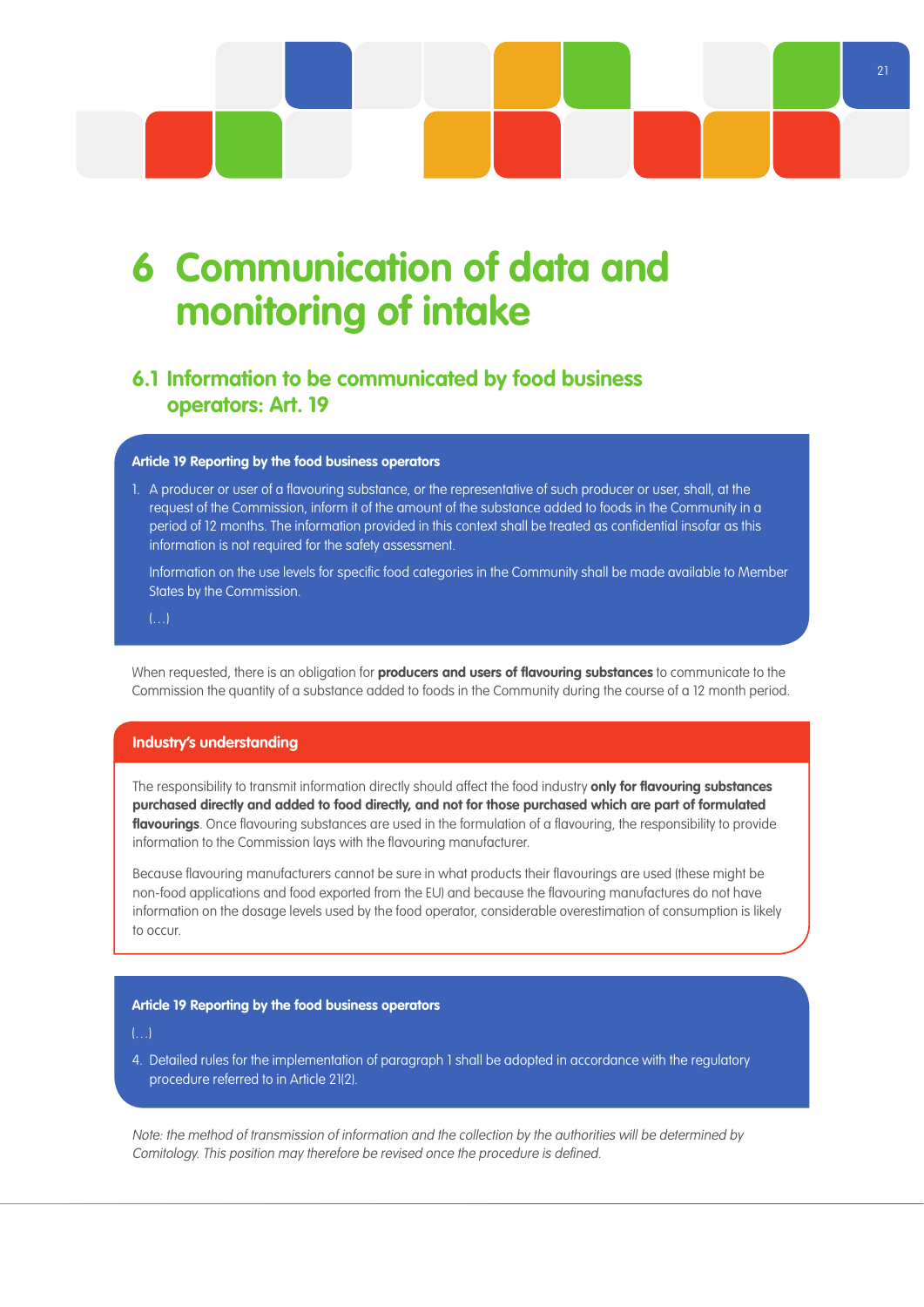## <span id="page-23-0"></span>**6.2 Intake and reports from Member States: Art. 20**

The Member States must put in place a monitoring system according to Article 20.

#### **Article 20 Monitoring and reporting by the Member States**

- 1. Member States shall establish systems to monitor the consumption and use of flavourings set out in the Community list and the consumption of the substances listed in Annex III on a risk-based approach, and shall report their findings with appropriate frequency to the Commission and to the Authority.
- 2. After the Authority has been consulted, a common methodology for the gathering by Member States of information on the consumption and use of flavourings set out in the Community list and of the substances listed in Annex III shall be adopted in accordance with the regulatory procedure referred to in

Article 21(2) by 20 January 2011.

The monitoring and reporting by Member States includes:

- intake and use of flavourings in the Union list
- intake of substances included in Annex III

The substances in Annex III present in food as a result of:

- The use of food ingredients with flavouring properties AND/OR
- The use of flavourings derived from certain source materials

Consequently, the manufacturers of foods containing flavourings and/or food ingredients with flavouring properties must be in a position to communicate equivalent data. At the date of publication of the guidance no common methodology to gather the necessary data has been published.

N.B: Flavouring manufacturers are seeking to make available to the authorities all the relevant information.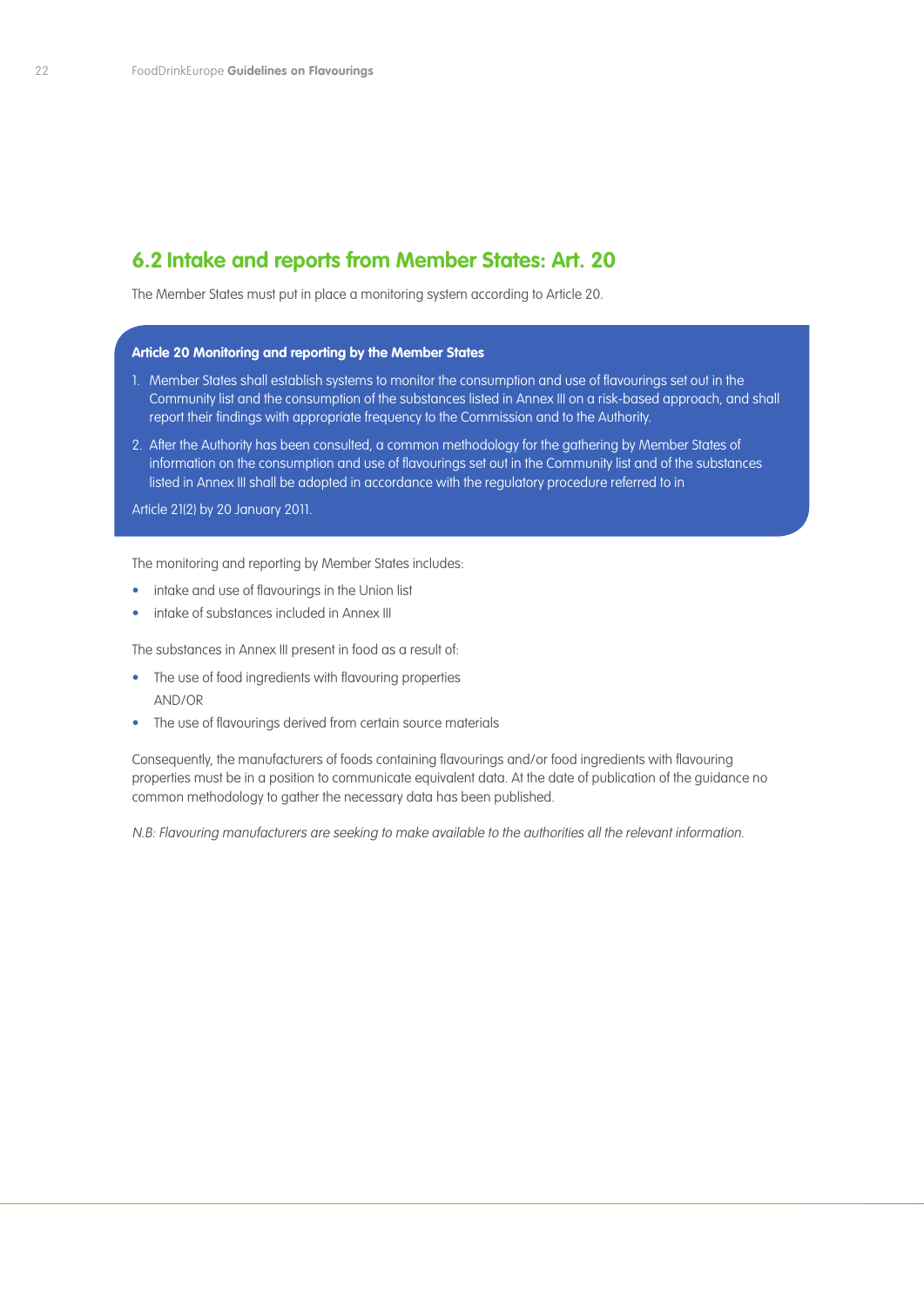<span id="page-24-0"></span>

## **7 Organoleptic Controls**

Organoleptic controls are carried out in a '2-step' approach.

- **Step 1** relates to the "sales description'' of flavourings according to Articles 15.1(a) and 16 of the Regulation. The responsibility for the "sales description" remains with the supplier of the flavouring. For further guidance on step 1 and how to understand subjective elements such as "easy recognition", the EFFA Guidance Document on the EC Regulation on Flavourings<sup>17</sup> should be consulted
- **Step 2** relates to the "Designation of flavourings in the list of ingredients" as outlined in Article 29. The manufacturer of the final food is responsible for the denomination on the final product

The controls should be carried out in a matrix depending on the product/solubility of the individual flavouring.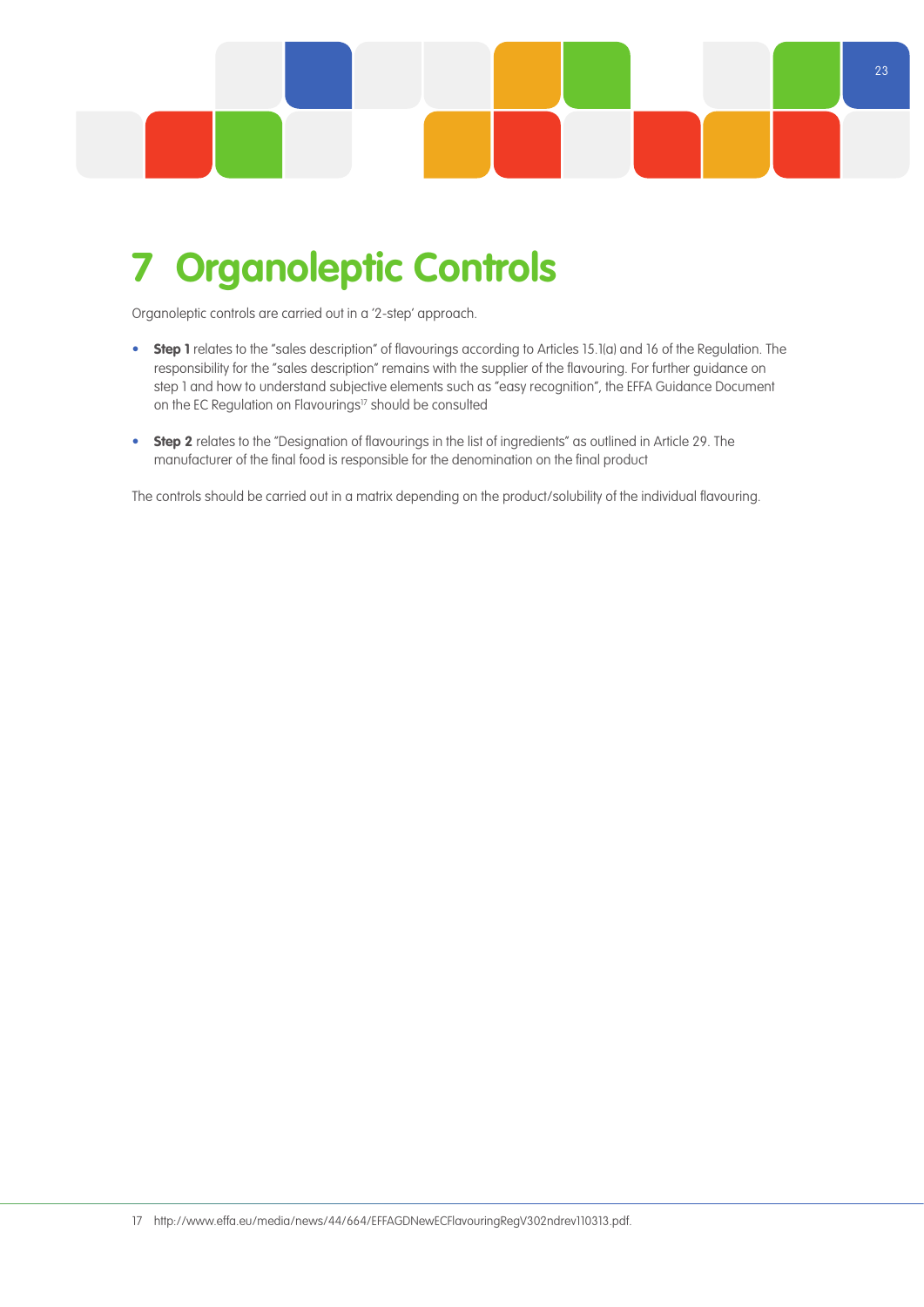## <span id="page-25-0"></span>**8 Union List of flavouring substances and sources materials - Annex I to the EU Regulation 1334/2008**

The List of flavouring substances has been adopted and published on 02/10/2012 by the Commission Implementing Regulation EU No 872/2012. The list forms part A Annex I of Regulation (EC) No 1334/2008.

## **What information is given in Annex I part A?**

| FL No.:                                                                   | The unique identification number of the substance                                                                                                                                                                                                                                                                                                                                                                                                    |
|---------------------------------------------------------------------------|------------------------------------------------------------------------------------------------------------------------------------------------------------------------------------------------------------------------------------------------------------------------------------------------------------------------------------------------------------------------------------------------------------------------------------------------------|
| <b>Chemical Name:</b>                                                     | The name of the substance                                                                                                                                                                                                                                                                                                                                                                                                                            |
| <b>CAS No:</b>                                                            | The Chemical Abstracts Service (CAS) registry number                                                                                                                                                                                                                                                                                                                                                                                                 |
| <b>JECFA No.:</b>                                                         | The Joint FAO/WHO Expert Committee on Food additives (JECFA) number                                                                                                                                                                                                                                                                                                                                                                                  |
| CoE No.:                                                                  | The Council of Europe (CoE) number                                                                                                                                                                                                                                                                                                                                                                                                                   |
| Purity of the named substance at least<br>95% unless otherwise specified: | The purity of the named flavouring substance has to be at least 95%. If less,<br>the composition of the flavouring substances is given in this column.                                                                                                                                                                                                                                                                                               |
| <b>Restrictions of Use:</b>                                               | The use of flavouring substances is permitted in accordance with good<br>manufacturing practices unless specific restriction is given in this column.<br>Flavouring substances with restrictions of use may only be added to the listed<br>food categories and under the specified conditions of use. For the purpose of<br>the restrictions the food categories, as laid down in Annex II of Regulation (EC)<br>No 1333/2008, shall be referred to. |

| FL No. | <b>Chemical</b><br><b>Name</b> | CAS No.  | <b>JECFA</b><br>No. | <b>CoE</b><br>No. | <b>Purity of the</b><br>named substance<br>at least 95% unless<br>otherwise<br>specified | <b>Restrictions of Use</b>                                                                         | <b>Footnote</b> | <b>Reference</b> |
|--------|--------------------------------|----------|---------------------|-------------------|------------------------------------------------------------------------------------------|----------------------------------------------------------------------------------------------------|-----------------|------------------|
| 07.215 | d-Camphor                      | 464-49-3 | 1395                | 140               |                                                                                          | In category 1 – not more than<br>16 mg/kg                                                          |                 | <b>EFSA</b>      |
|        |                                |          |                     |                   |                                                                                          | In categories 2 and $8$ – not more<br>than 50 mg/kg                                                |                 |                  |
|        |                                |          |                     |                   |                                                                                          | In category $3 - not$<br>more than 20 mg/kg                                                        |                 |                  |
|        |                                |          |                     |                   |                                                                                          | In categories 5, 6, 7, 12 and $15 -$<br>not more than 100 mg/kg                                    |                 |                  |
|        |                                |          |                     |                   |                                                                                          | In category 14.1 – not more than<br>$50$ mg/l                                                      |                 |                  |
|        |                                |          |                     |                   |                                                                                          | In category $14.2$ – not more than<br>50 mg/l (except not more than<br>850 mg/l in Schwedenbitter) |                 |                  |

The Commission published an electronic database based on the Union List which is available from the following website: https://webgate.ec.europa.eu/sanco\_foods/main/?event=display

However, the only legal texts remain the Regulations as published.

Transitional measures for the application of this Union List are explained in Annex II timescale for application of this guideline.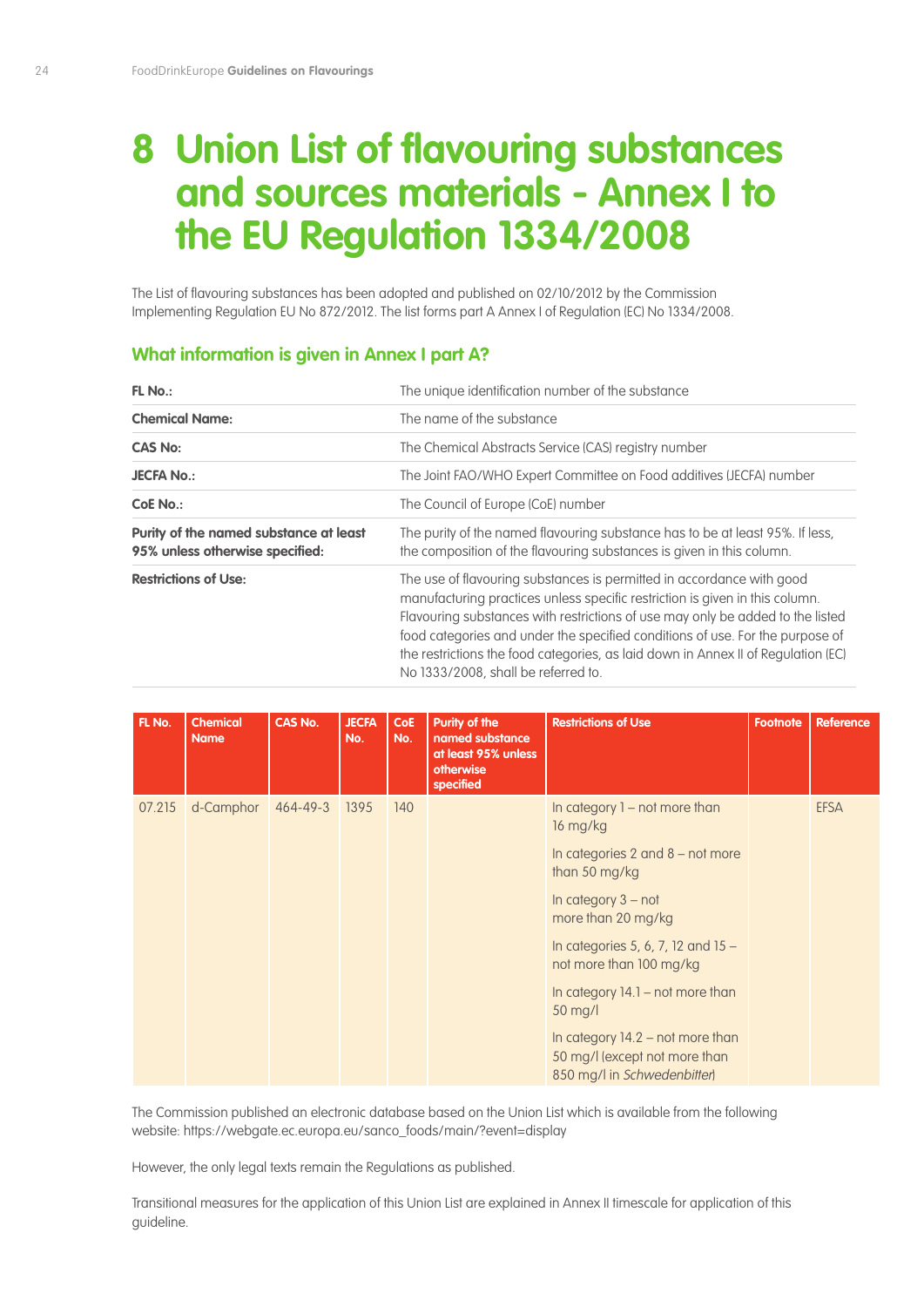## <span id="page-26-0"></span>**ANNEX I - EFFA Guidance document on Flavourings with Modifying Properties (FMP)**

The EFFA Guidance document is available online here (Attachment X): http://www.effa.eu/en/publications/guidance-documents

## **ANNEX II - Timescale for the application of Regulation (EC) No 1334/2008**

## **II.1 Entry into force and date of application of the Regulation: Art. 30**

### **Article 30 Entry into force**

This Regulation shall enter into force on the 20th day following its publication in the Official Journal of the European Union.

It shall apply from 20 January 2011.

Article 10 shall apply from 18 months after the date of application of the Community list.

Articles 26 and 28 shall apply from the date of application of the Community list.

Article 22 shall apply from 20 January 2009.

## $($

The Regulation entered into force 20 days following publication:

 $\Rightarrow$  Publication 31/12/2008 entry into force 20/01/2009

Application was compulsory 24 months following entry into force:

 $\Rightarrow$  Publication 31/12/2008  $\Rightarrow$  entry into force 20/01/2009  $\Rightarrow$  application 20/01/2011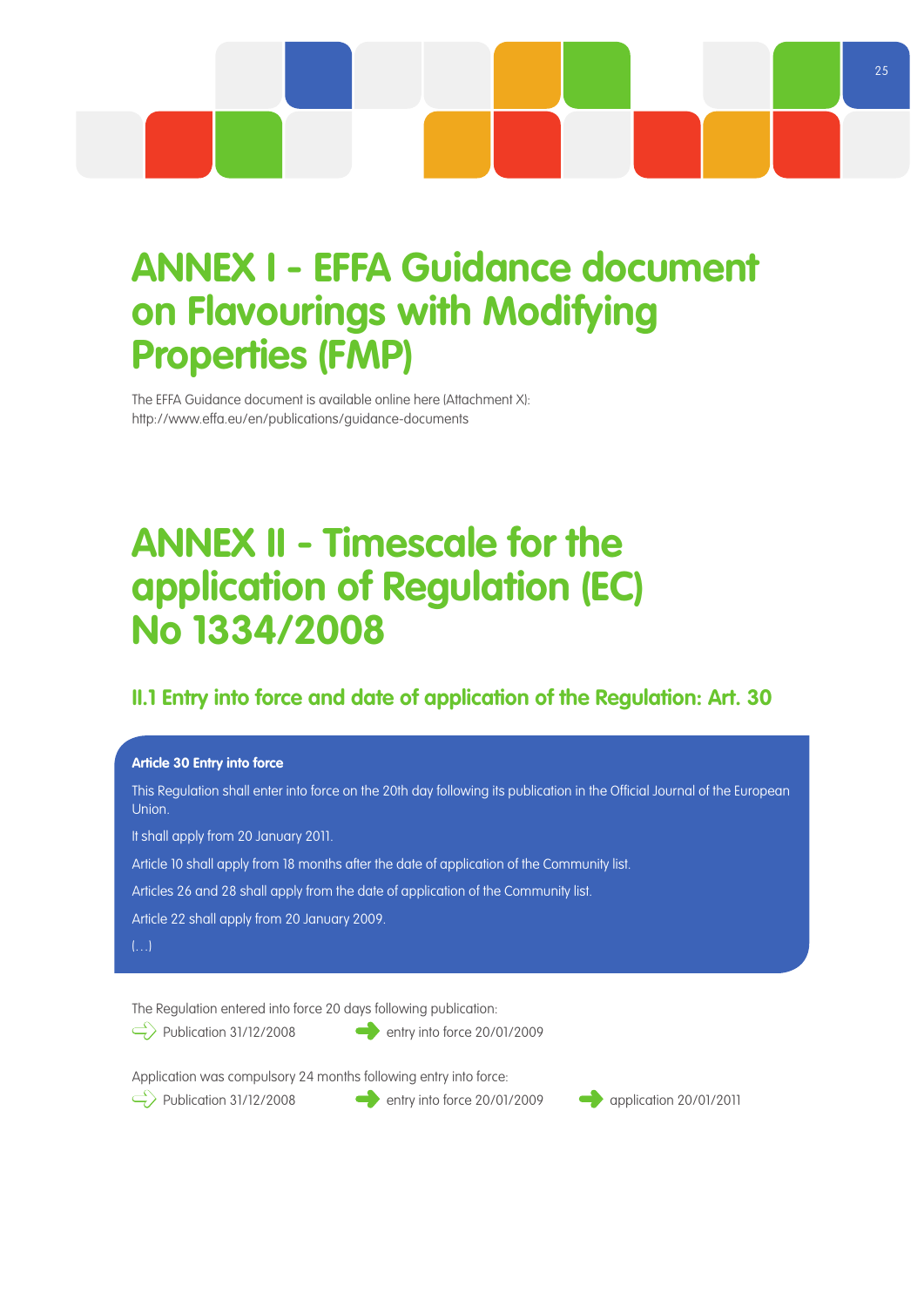<span id="page-27-0"></span>In addition, Article 27 of Regulation (EC) No 1334/2008 states that the list of flavouring substances should have been adopted the latest by 31/12/2010. This list of flavouring substances has been adopted and published on 02/10/2012 by the Commission Implementing Regulation EU No 872/2012 (see chapter 8 Union List of flavouring substances and source materials: Annex I Part A).

## **II.2 End of marketing of non-complying foods and flavourings: Art. 30**

#### **Article 30 Entry into force**

 $(\ldots)$ 

Foods lawfully placed on the market or labelled prior to 20 January 2011 which do not comply with this Regulation may be marketed until their date of minimum durability or use-by-date.

This timeline concerns foods already packaged and in stock, and not stocks of packaging.

### **a) Labelling compliance**

As of 20/01/2011, the labelling of **flavourings** has to comply with Article 1518.

## **b) Compositional flavouring compliance to Annexes III to V**

As of 20/01/2011, formulators of flavourings and of flavoured foods have to comply with the provisions laid down in:

- Annex III: presence of certain substances which may not be added as such to foods, and for which the presence in certain foods is limited
- Annex IV: short list of source materials, the use of which in the production of flavourings and food ingredients with flavouring properties is subject to restrictions
- Annex V: maximum levels of certain substances for thermal process flavourings

## **II.3 Community list of flavourings and source materials: Arts. 8 to 13**

The Regulation requires certain flavourings and source materials to be evaluated and authorised. According to Article 10 a Community List of flavourings and source materials had to be established. This list is now called Union list as a consequence of the Lisbon Treaty.

The list of flavouring substances has been adopted and published on 02/10/2012 by the Commission Implementing Regulation EU No 872/2012 and introduced the Annex I of Regulation (EC) No 1334/2008 (see chapter 8 Union List of flavouring substances and source materials: Annex I Part A).

The list entered into force on 22/10/ 2012 and applied on 22/04/ 2013. As from that date, all substances included in the list could be used in or on foods.

Article 10 of the Regulation (EC) No 1334/2008 applies from 22/10/ 2014. This means that from this date on, only those substances listed in Part A of Annex I may be used in or on foods taking into account the conditions of use and specifications, where applicable.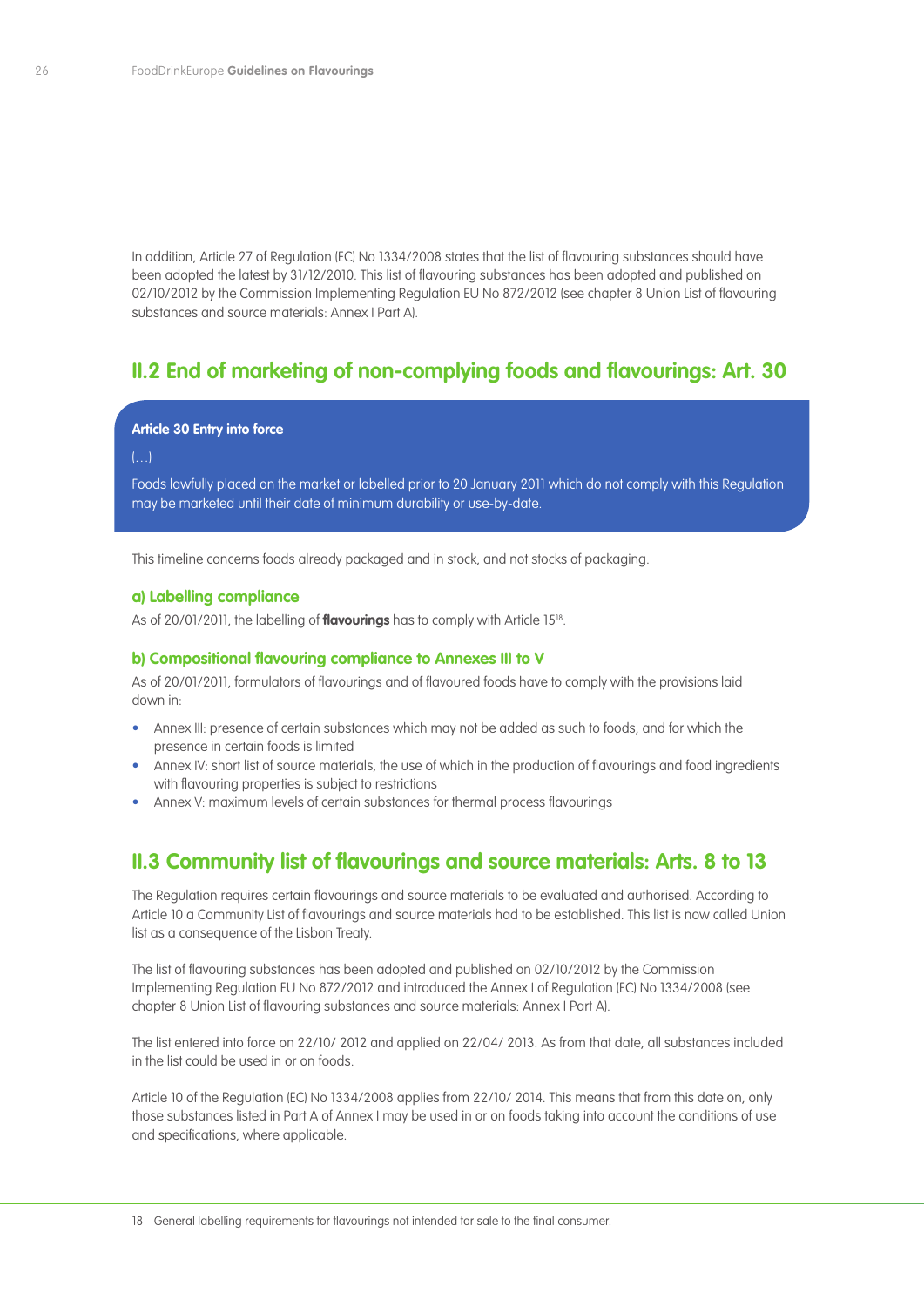<span id="page-28-0"></span>

The following flavourings and food ingredients with flavouring properties do not require evaluation (Article 819):

- Flavouring preparations derived from foods
- Thermal process flavourings obtained from foods and manufactured in accordance to Annex  $V^{20}$
- Flavour precursors obtained from food
- Food ingredients with flavouring properties

Article 9<sup>21</sup> lists flavourings and source materials which require evaluation and authorisation:

- Flavouring substances
- Flavouring preparations derived from non-food sources
- Thermal process flavourings derived from of non-food sources and /or manufactured outside the conditions laid down in Annex V3
- Flavouring precursors derived from non-food sources
- **Other flavourings**
- Source materials other than food

These different categories of flavourings and source materials are mentioned as Part A to F of Annex I of Regulation (EC) No 1334/2008.

Parts B to F of the Union List will be populated later on after submission and evaluation and the application. The application date of those parts is foreseen as from the 22/10/2016.

Foods containing flavourings which are not included in parts A to E may still be placed on the market and used in or on food until 22/10/2016.

New flavourings and new source materials which were not legally placed on the market on the 22/10/2012 require the submission of a dossier according to the CAP.

Foods containing flavourings & source materials which are lawfully placed on the market or labelled prior to 22/04/2018 but which do not comply with Parts B to F of the Union List, may be marketed until their date of minimum durability or use-by date.

## **II.4 Situation at Member State Level**

National lists of authorised flavouring substances are repealed as of the date of application of the Union list 22/04/2013.

The Flavouring Regulation modified in the same way Regulation (EEC) No 1601/91 of 10 June 1991 on aromatised wines, and Regulation (EC) No 110/2008 of 15 January 2008, on spirit drinks<sup>22</sup>.

<sup>19</sup> Flavourings and food ingredients with flavouring properties for which evaluation and approval are not required.

<sup>20</sup> Annex V to EC/1334/2008 "Conditions for the production of thermal process flavourings and maximum levels for certain substances in thermal process flavourings".

<sup>21</sup> Flavourings and source materials for which an evaluation and approval is required.

<sup>22</sup> http://eur-lex.europa.eu/LexUriServ/LexUriServ.do?uri=OJ:L:2008:039:0016:0054:EN:PDF.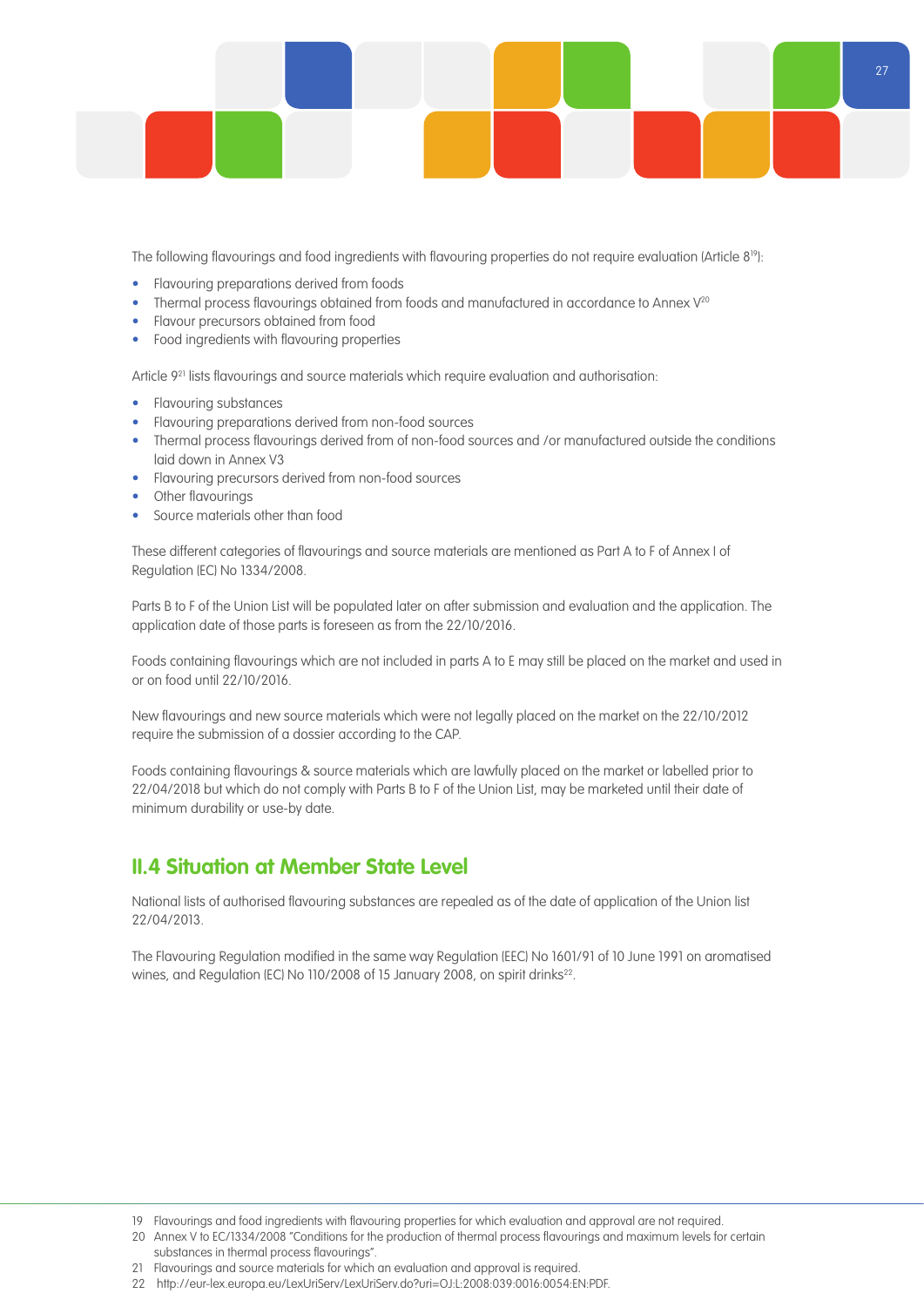FoodDrinkEurope **Guidelines on Flavourings**